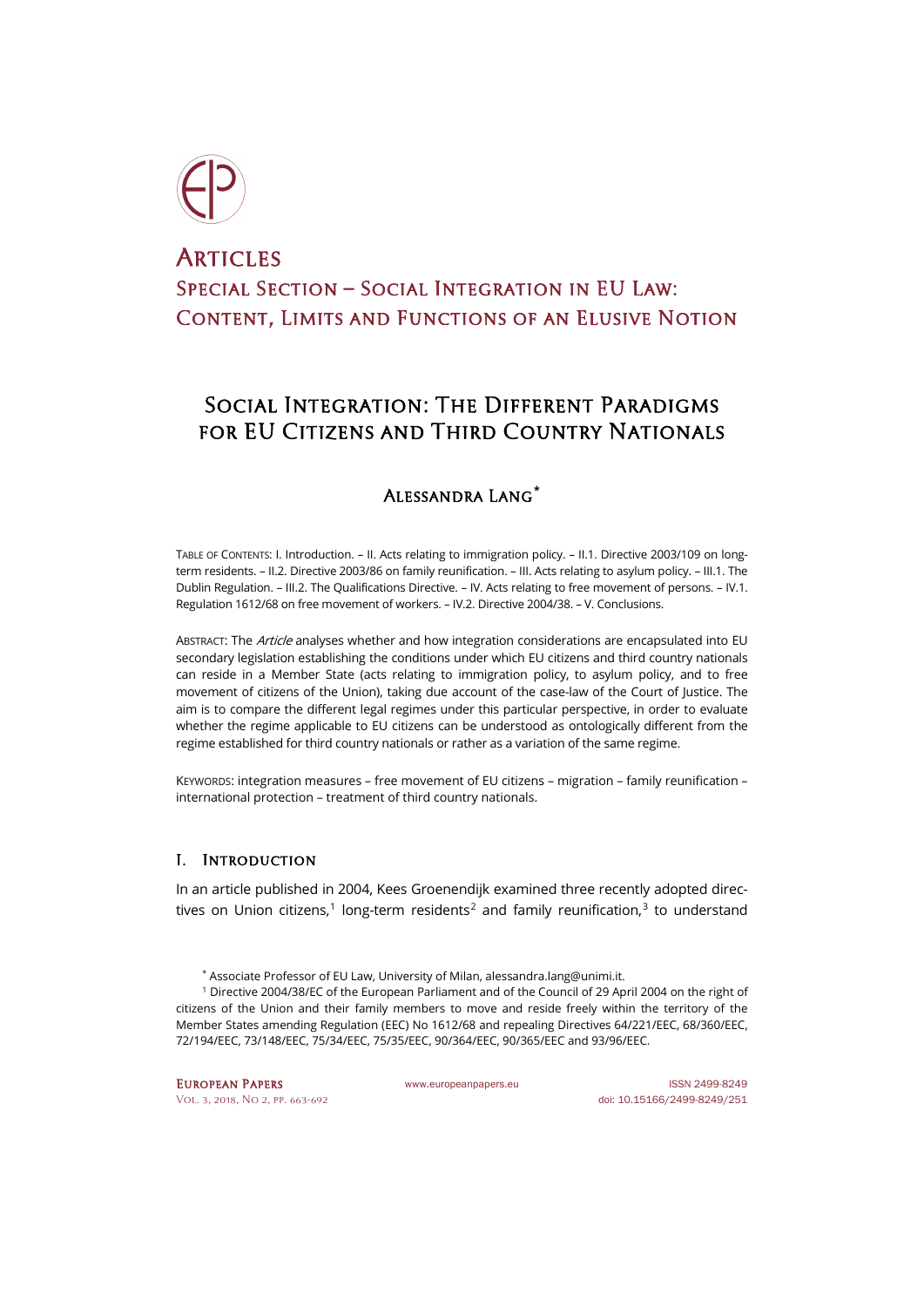how the concept of integration was incorporated into those directives. $4$  He defined integration as "the active participation of the immigrant in the social, economic and public life of society" and proposed three different perspectives on the relationship between immigration law and integration: 1) "A secure residence status and equal treatment enhance the immigrants' integration in society", 2) "permanent residence status as remuneration for a completed integration", and 3) "lack of integration or assumed unfitness to integrate as a ground for refusal of admission to the country". At the end of the analysis, he concluded that the first perspective was present in all three acts, the second was "fully absent" in the law on free movement of Union citizens, but present in at least one provision of the Directive on long-term residents, while the third, which is "clearly contrary to the principles of free movement of persons and, thus, cannot be applied to EU citizens and their family members", was incorporated into certain provisions of both the Directive on long-term residents and, in particular, the Directive on family reunification.

The aim of this *Article* is to re-examine the three directives from the same perspective but to extend the analysis to other acts of secondary legislation that have been subsequently adopted. The reason for this review is that the three directives have been in force for at least ten years and have been the subject of significant interpretative case-law.[5](#page-1-1) Additionally, further acts have been adopted on immigration and international protection. Therefore, acts applicable to third country nationals will be analysed in sections II and III, depending whether they come within migration or asylum policy, and section IV will dwell upon acts applicable to EU nationals. The examination of these acts and their respective case-law seeks to contribute towards the definition of the concept of integration and to verify that the position remains the same whereby there is no room in Directive 2004/38 for the second and third perspectives of the relationship between rules applicable to foreign nationals and integration.

#### II. Acts relating to immigration policy

The conditions for entry and residence of third country nationals are governed only partially by Union law. It is well known that the Union has had competence in this area for

<sup>2</sup> Council Directive 2003/109/EC of 25 November 2003 concerning the status of third-country nationals who are long-term residents.

<sup>3</sup> Council Directive 2003/86/EC of 22 September 2003 on the right to family reunification.

<span id="page-1-0"></span><sup>4</sup> K. GROENENDIJK, Legal Concepts of Integration in EU Migration Law, in European Journal of Migration and Law, 2004, p. 111 et seq.

<span id="page-1-1"></span><sup>5</sup> Only the Directive on long-term residents has been amended: Directive 2011/51/EU of the European Parliament and of the Council of 11 May 2011 extends its scope to beneficiaries of international protection. In addition, subsequent directives have laid down derogatory provisions to Directive 2003/86, as it will be discussed infra.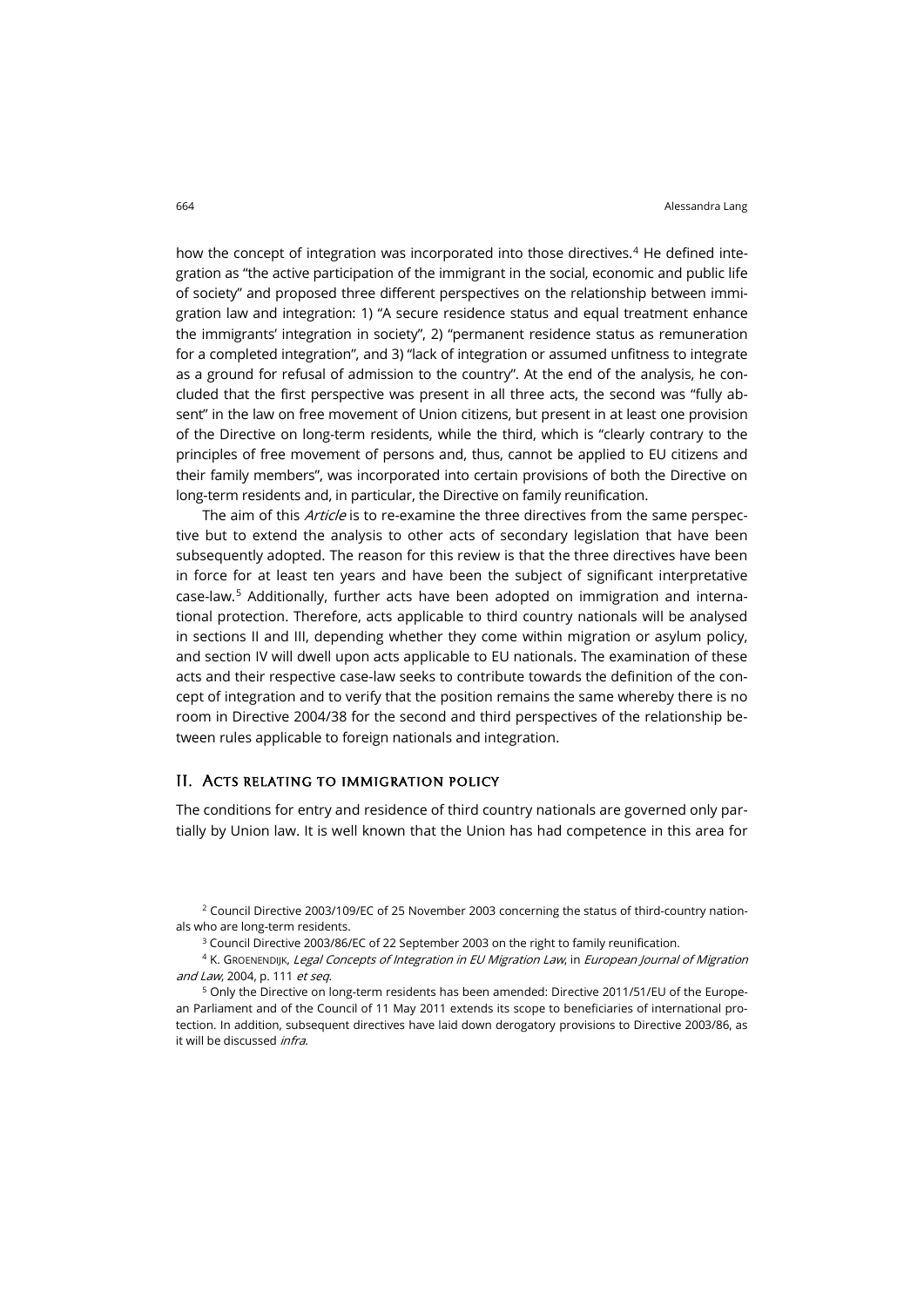some time, $6$  but the exercise of that competence was affected by the decision-making procedure initially followed. The need for a unanimous vote in the Council and the purely advisory role of the European Parliament affected the choices made, which proved to be particularly favourable to the States' interests.[7](#page-2-1) The situation has changed now because the ordinary legislative procedure has become applicable, but amending the current acts does not appear to be a political priority of the institutions. $8$  Having said that, there is currently no legislation generally governing immigration in the Union.

Conditions for the issuance of short-stay visas have been harmonised. In this area, integration, but in the State of residence, is a factor that the competent authorities must consider when deciding whether to issue an entry visa. Integration, based on family ties or professional status, helps to assess the applicant's intention to leave the Union at the end of the visit for which the issue of a visa is requested.<sup>[9](#page-2-3)</sup>

A number of directives set out the conditions for entry and residence of certain cat-egories of third country nationals.<sup>[10](#page-2-4)</sup> These are (in chronological order): family mem-bers;<sup>[11](#page-2-5)</sup> researchers, students, school pupils, trainees, volunteers and *au pairs* (recently recasted),<sup>[12](#page-2-6)</sup> highly qualified workers,<sup>[13](#page-2-7)</sup> seasonal workers,<sup>[14](#page-2-5)</sup> and intra-corporate trans-

<span id="page-2-0"></span><sup>6</sup> The Treaty of Amsterdam inserted Art. 63 in the EC Treaty, as legal basis for legislation on immigration. P. DE BRUYCKER, L'émergence d'une politique européenne d'immigration, in P. DE BRUYCKER (ed.), L'émergence d'une politique européenne d'immigration, Bruxelles: Bruylant, 2003, p. 376 et seq.

<span id="page-2-1"></span><sup>7</sup> F. TRAUNER, A. RIPOLL SERVENT (eds), *Policy Change in the Area of Freedom, Security and Justice: How* EU Institutions Matter, Abingdon: Routledge, 2014.

<span id="page-2-2"></span><sup>8</sup> Communication COM(2015) 240 final of 13 May 2015 from the Commission, *European Agenda on* Migration, which has developed a comprehensive approach to migration, but it has not led to a revision of the legislation on legal migration in force.

<span id="page-2-3"></span>9 Regulation (EC) 810/2009 of the European Parliament and of the Council of 13 July 2009 establishing a Community code on visas (Visa Code), Annex II, let. b), no. 5.

<span id="page-2-4"></span> $10$  It should be recalled briefly that Union legislation does not apply to Turkish citizens if it is less favourable than the arrangements in place at the time when the association agreement was concluded, by virtue of the standstill clause under which States cannot modify restrictively the conditions in force at that time. K. HAILBRONNER, The Stand Still Clauses in the EU-Turkey Association Agreement and Their Impact upon Immigration Law in the EU Member States, in D. THYM, M. ZOETEWEIJ-TURHAN (eds), Rights of Third-Country Nationals under EU Association Agreements: Degrees of Free Movement and Citizenship, Leiden: Brill, 2015, p. 186 et seq.

<sup>11</sup> Council Directive 2003/86/EC of 22 September 2003 on the right to family reunification.

<span id="page-2-6"></span><span id="page-2-5"></span><sup>12</sup> Council Directive 2004/114/EC of 13 December 2004 on the conditions of admission of thirdcountry nationals for the purposes of studies, pupil exchange, unremunerated training or voluntary service, and Council Directive 2005/71/EC of 12 October 2005 on a specific procedure for admitting thirdcountry nationals for the purposes of scientific research, both repealed and replaced by Directive (EU) 2016/801 of the European Parliament and of the Council of 11 May 2016 on the conditions of entry and residence of third-country nationals for the purposes of research, studies, training, voluntary service, pupil exchange schemes or educational projects and au pairing.

<span id="page-2-7"></span><sup>13</sup> Council Directive 2009/50/EC of 25 May 2009 on the conditions of entry and residence of thirdcountry nationals for the purposes of highly qualified employment.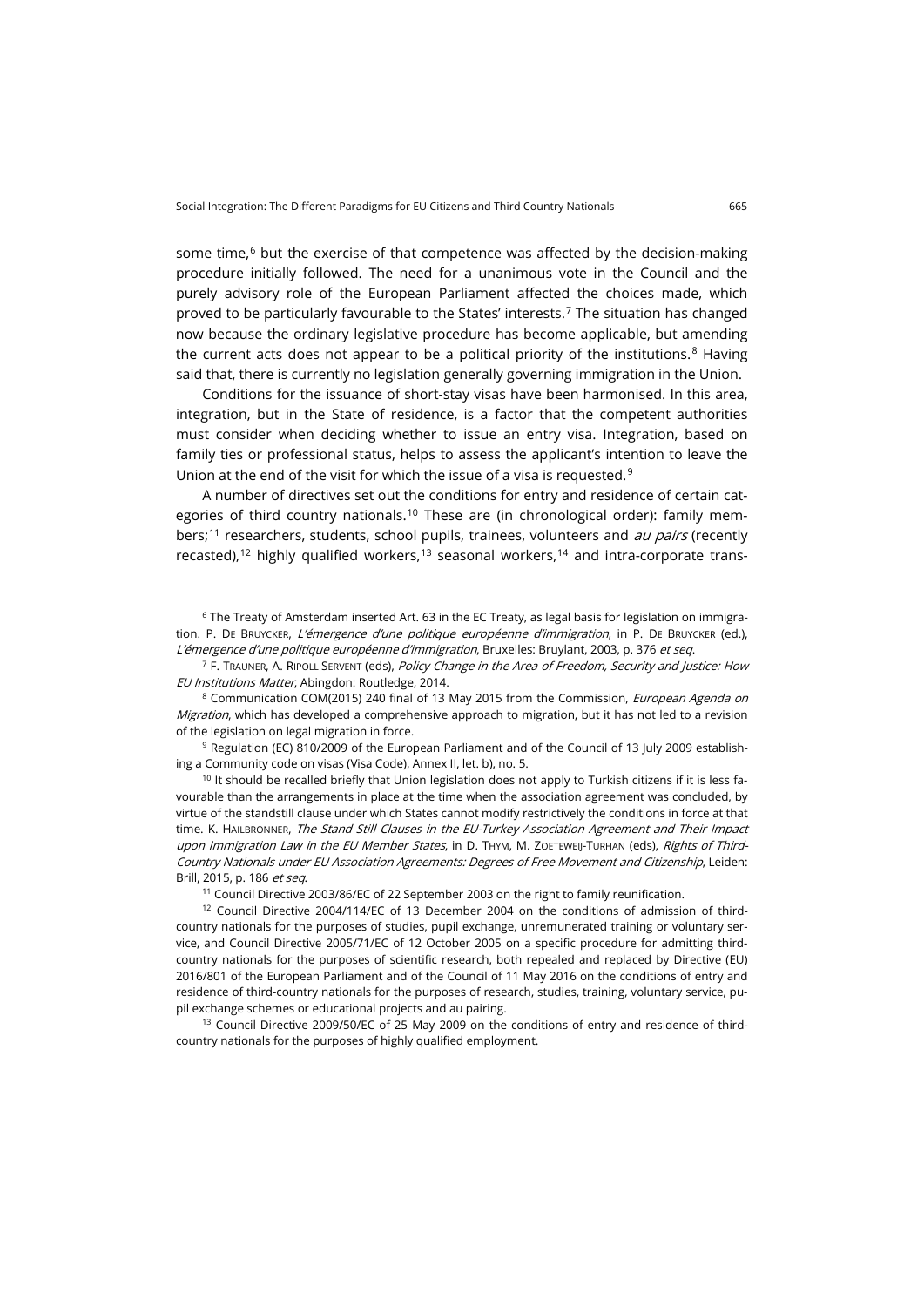ferees.[15](#page-3-0) Of these, only Directive 2003/86 on family reunification mentions conditions for integration, as we will see further below. None of the others, in listing the conditions that the applicant must meet to secure admission, indicates that integration measures or conditions must be satisfied or allows States to impose such measures. Conditions for admission are detailed exhaustively and the State cannot impose additional requirements, which is clear from the wording of these directives. The directives concern the issue of residence permits in relation to a very specific subject matter and the rules are designed to capture those foreign nationals that the States do not want to be integrated or to lay down roots, to the extent that Directive 2014/36 on seasonal workers provides that, before a residence permit can be issued, the Member State must verify whether the person concerned presents a risk of illegal immigration and intends to leave the country after completing the work for which he or she was allowed entry.

Two further directives – the Directive on long-term residents,<sup>[16](#page-3-1)</sup> and the single per-mit Directive<sup>[17](#page-3-2)</sup> – establish a set of rights that are to be granted to third country nationals who have been admitted to reside in a Member State, on the basis of a permit covered by national or Union law. The former Directive will be discussed in the following section because it is particularly relevant to this *Article*. The latter, however, does not contain any reference to integration conditions or measures, other than a reference in recital 2, which provides that "a more vigorous integration policy should aim to grant [third country nationals who are legally residing in the territory of the Member States] rights and obligations comparable to those of citizens of the Union". However, the Directive does not harmonise the conditions for issuing residence permits. It is therefore up to the States to define these conditions, including any integration conditions.

#### ii.1. Directive 2003/109 on long-term residents

The Directive on long-term residents grants rights and protection against expulsion "to third-country nationals who have resided legally and continuously within [the territory of a Member State] for five years immediately prior to the submission of the relevant

<sup>14</sup> Directive 2014/36/EU of the European Parliament and of the Council of 26 February 2014 on the conditions of entry and stay of third-country nationals for the purpose of employment as seasonal workers.

<span id="page-3-0"></span><sup>15</sup> Directive 2014/66/EU of the European Parliament and of the Council of 15 May 2014 on the conditions of entry and residence of third-country nationals in the framework of an intra-corporate transfer.

<span id="page-3-1"></span><sup>16</sup> Council Directive 2003/109/EC of 25 November 2003 concerning the status of third-country nationals who are long-term residents.

<span id="page-3-2"></span><sup>17</sup> Directive 2011/98/EU of the European Parliament and of the Council of 13 December 2011 on a single application procedure for a single permit for third-country nationals to reside and work in the territory of a Member State and on a common set of rights for third-country workers legally residing in a Member State.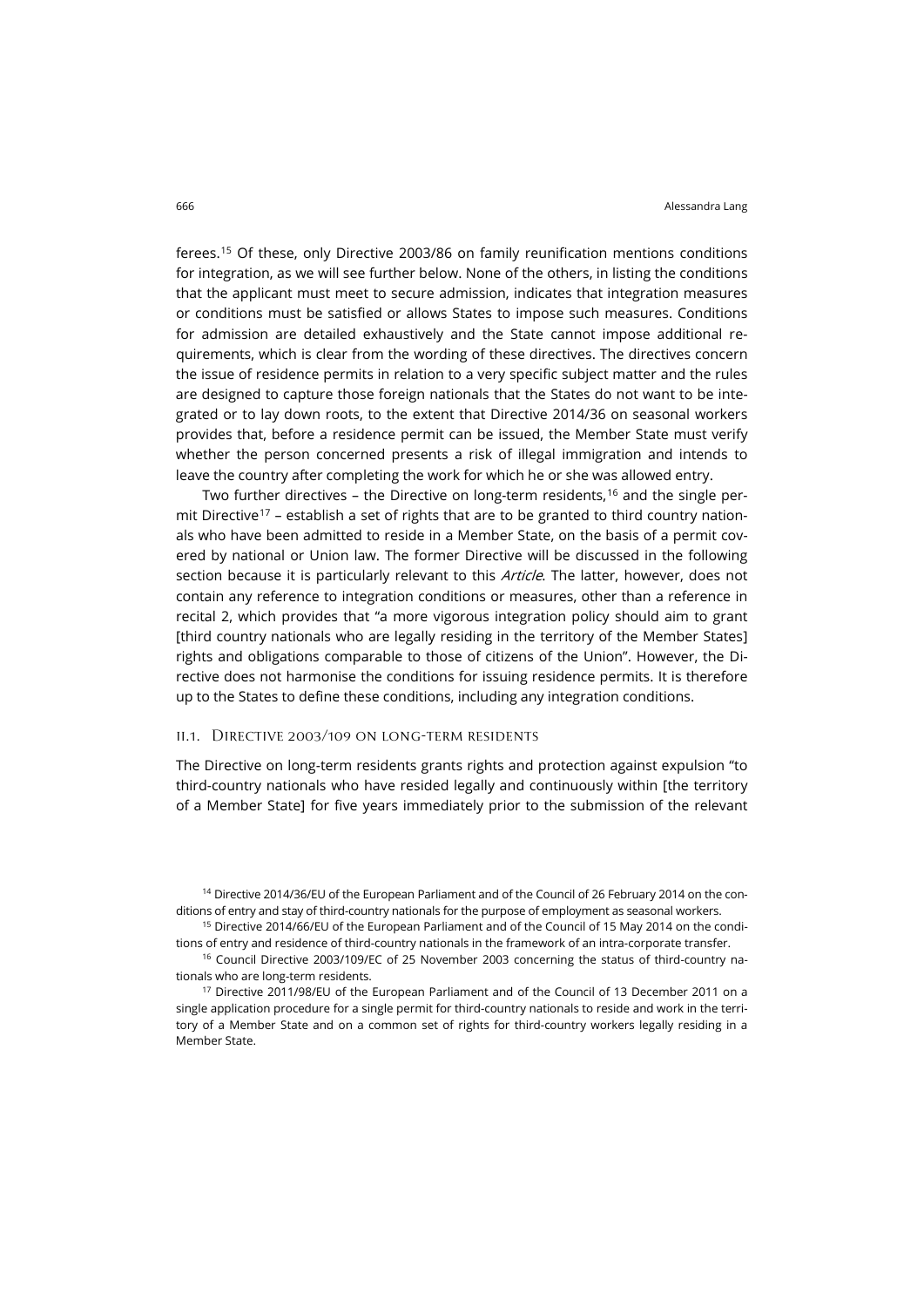application"<sup>[18](#page-4-0)</sup> and establishes the conditions under which a long-term resident can move to another Member State (Chapter III).

According to recital 4, "[t]he integration of third-country nationals who are longterm residents in the Member States is a key element in promoting economic and social cohesion, a fundamental objective of the Community stated in the Treaty". Recital 12 adds that "[i]n order to constitute a genuine instrument for the integration of long-term residents into society in which they live, long-term residents should enjoy equality of treatment with citizens of the Member State in a wide range of economic and social matters, under the relevant conditions defined by this Directive". The Court of Justice has clarified that the principal objective of the Directive is "the integration of thirdcountry nationals who are settled on a long-term basis in the Member States".[19](#page-4-1) In Kamberaj, that objective becomes an instrument for interpreting the notion of "core benefits" referred to in Art. 11, para. 4, of the Directive. Under that article, States may limit equal treatment in respect of social assistance and social protection to core benefits. The case in question concerned the refusal to grant housing benefit to the applicant in the main proceedings, an Albanian national legally resident in Italy. The Court of Justice firstly states that the objective of integration and equal treatment means that any derogation provided for in the Directive must be interpreted strictly. Secondly, it adds that "[t]he meaning and scope of the concept of 'core benefits' in Art. 11, para. 4, of Directive 2003/109 must therefore be sought taking into account the context of that article and the objective pursued by that Directive, namely the integration of thirdcountry nationals who have resided legally and continuously in the Member States."[20](#page-4-2) Therefore, a State cannot limit equal treatment with respect to benefits "which enable individuals to meet their basic needs such as food, accommodation and health".<sup>[21](#page-4-3)</sup>

Art. 5 of the Directive sets out the conditions that States require third-country nationals to prove in order to acquire long-term resident status. These conditions are stable and regular resources and sickness insurance. However, the second paragraph allows States to "require third-country nationals to comply with integration conditions, in accordance with national law". The Directive does not determine what constitutes an integration condition. In its 2011 Report on the application of the Directive, the Commission writes that fourteen States impose integration conditions in relation to language proficiency as well as, possibly, knowledge about the host society or its national legal order. Certain States require third-country nationals to pass an exam while others make it compulsory to follow a course. In assessing compatibility with the Directive, the Commission emphasises the principles of proportionality and effectiveness and com-

<sup>18</sup> Directive 2003/109, cit., Art. 4.

<span id="page-4-3"></span><span id="page-4-2"></span><span id="page-4-1"></span><span id="page-4-0"></span><sup>&</sup>lt;sup>19</sup> Court of Justice, judgment of 26 April 2012, case C-508/10, *Commission v. Netherlands*, para. 66, referred to a number of time by the subsequent case-law.

<sup>&</sup>lt;sup>20</sup> Court of Justice, judgment of 24 April 2012, case C-571/10, *Kamberaj* [GC], para. 90.

 $21$  Ibid., para. 91.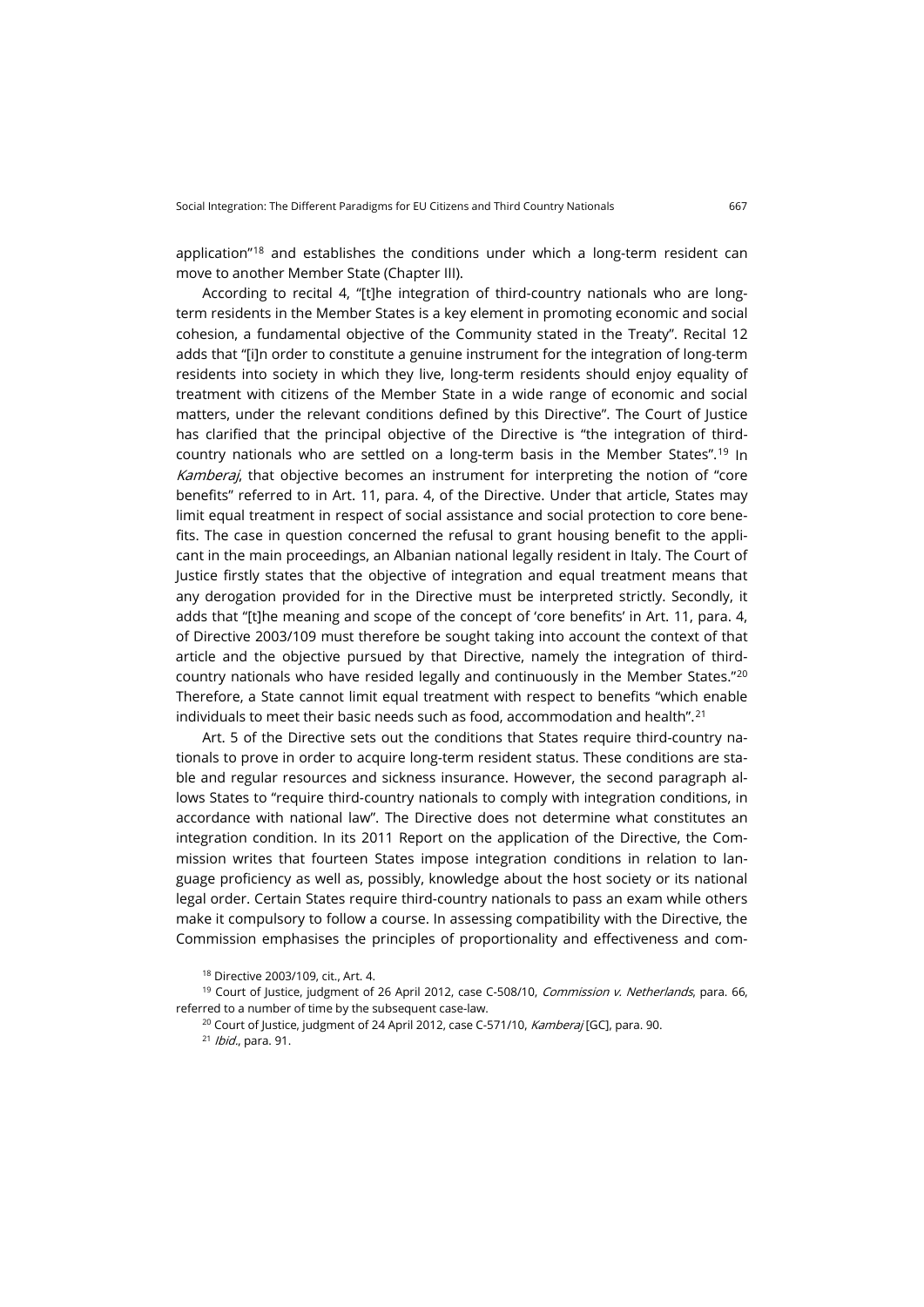pares the integration conditions required for acquiring citizenship and for granting long-term resident status, on the basis that, in the former case, the State can demand a greater degree of integration than in the latter.<sup>[22](#page-5-0)</sup> But not even the Commission specifies what the integration conditions are or what exact purpose they serve.

The interpretation of Art. 5, para. 2, was at the heart of *P and S*,<sup>[23](#page-5-1)</sup> which concerned a Dutch law introducing an obligation to pass a civic integration examination testing oral and written proficiency in the national language and knowledge of the society. Not only newcomers, but even those who held a long-term residence permit needed to pass the examination within a prescribed period of time, under pain of a fine.

Although strictly *obiter dictum*, the Court of Justice states that Art. 5, para. 2, of the Directive "allows Member States to make the acquisition of long-term resident status sub-ject to prior fulfilment of certain integration conditions".<sup>[24](#page-5-2)</sup> The provision says nothing about the possibility for States to require the fulfilment of integration conditions following acquisition of that status, and for that reason it is not useful in resolving the case. The legitimacy of national legislation is instead assessed on the basis of Art. 11 of the Directive, concerning equal treatment with nationals. It is not the examination itself that is contrary to the principle of equal treatment, since long-term residents and nationals of the host State are not in the same situation in terms of language proficiency and knowledge of society. It is rather the means of implementation that must not infringe Art. 11 or jeopardise the effectiveness of the Directive.<sup>[25](#page-5-3)</sup> Given the purpose of the Directive, namely to allow the integration of long-term residents, ensuring that the person is proficient in the language and has knowledge of the country's society does not conflict with the aim of the Directive and, in fact, facilitates integration as well as access to employment and vocational training. However, where the costs of sitting the examination and the fines imposed in case of failure of the examination are of an amount such as to jeopardise the achievement of the objectives of the Directive, an infringement then exists.

As regards the possibility of moving to another Member State, the long-term resident must comply with the conditions set out in the Directive. In the second State, the person immediately enjoys equal treatment with nationals. It is noteworthy here that the second State can impose integration measures, unless the person has already complied with integration conditions in the State in which he or she has acquired a right of permanent residence. The second State may, however, require the person to attend a language course, by virtue of Art. 15, para. 3. In its 2011 Report, the Commission highlights the difference between integration conditions referred to in Art. 5, para. 2, and

<span id="page-5-3"></span><span id="page-5-2"></span><span id="page-5-1"></span><span id="page-5-0"></span><sup>&</sup>lt;sup>22</sup> Communication COM(2011) 585 final of 28 September 2011 from the Commission on the application of Directive 2003/109/EC concerning the status of third country nationals who are long-term residents, p. 3.

<sup>&</sup>lt;sup>23</sup> Court of Justice, judgment of 4 June 2015, case C-579/13, P and S.

<sup>24</sup> *Ibid.*, para. 35.

 $25$  *Ibid.*, paras 44 and 45.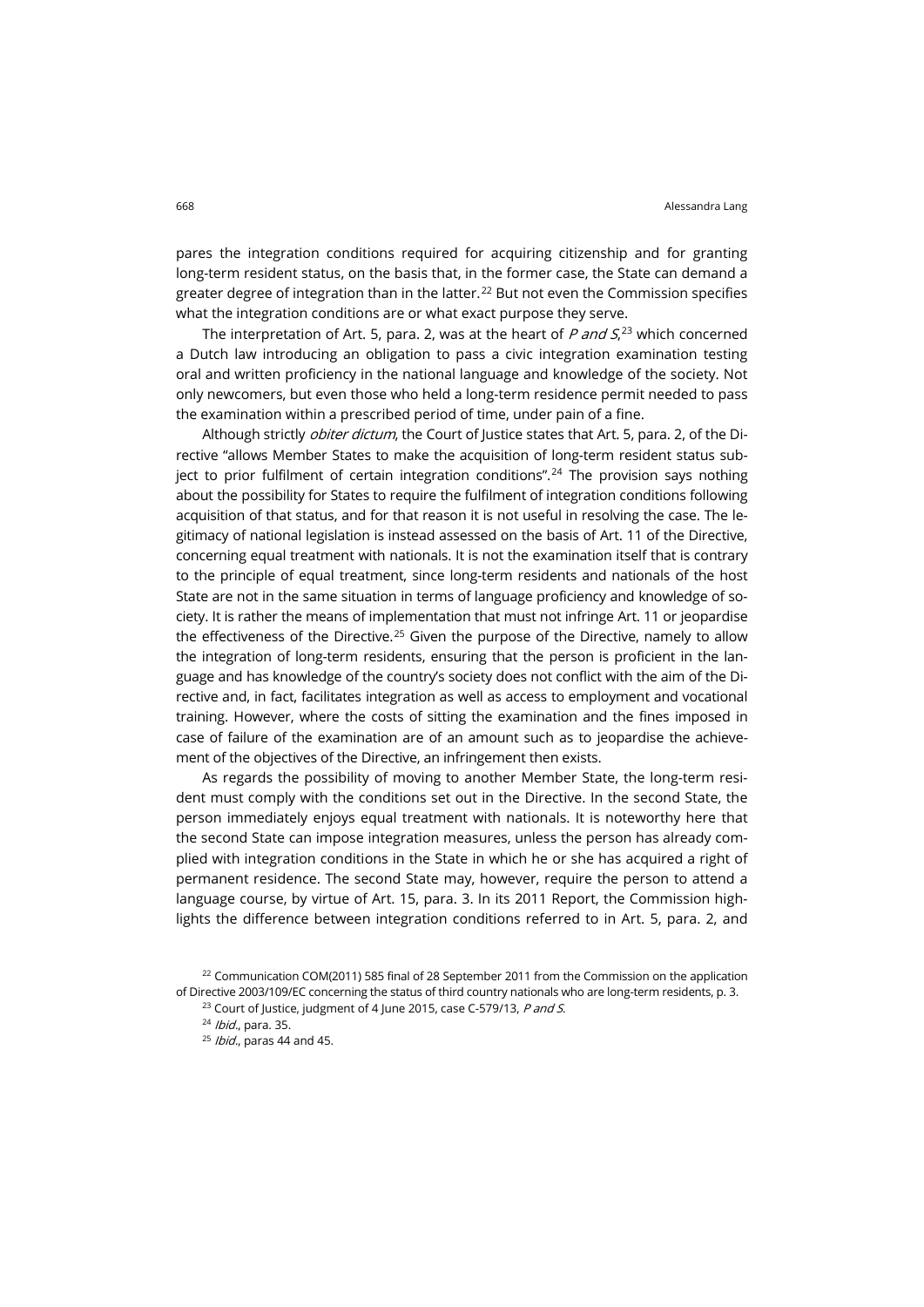integration measures referred to in Art. 15, para.  $3^{26}$  $3^{26}$  $3^{26}$  It seems entirely logical to consider that if the person does not fulfil the integration condition, he or she will not acquire long-term resident status, whereas if he or she does not comply with the integration measure, a fine may be imposed but the residence permit in the second State cannot be refused or withdrawn.<sup>[27](#page-6-1)</sup>

Other provisions of the Directive can also be mentioned here even though they do not directly mention integration. These concern the duration of the person's residence and links with the State of residence. Art. 6 provides that the State may refuse to grant long-term residence status on grounds of public policy or public security but, when taking that decision, it must consider both the type of offence committed and "the duration of residence and [...] the existence of links with the country of residence". According to Art. 12 on protection against expulsion, the State must, before taking any expulsion decision, consider a series of factors including "the duration of residence in [its] territory" and "links with the country of residence or the absence of links with the country of origin".[28](#page-6-2) Duration of residence seems to have merely a quantitative connotation, whereas links with the country of residence could include qualitative considerations.

#### ii.2. Directive 2003/86 on family reunification

Directive 2003/86 applies to the family reunification of a third country national who "is holding a residence permit issued by a Member State for a period of validity of one year or more who has reasonable prospects of obtaining the right of permanent residence".[29](#page-6-3) Of the directives concerning immigration, this Directive contains the most references to integration. The recitals, after recalling the conclusions of the European Council meeting in Tampere, state that "[f]amily reunification is a necessary way of making family life possible. It helps to create sociocultural stability facilitating the *integration* of third country nationals in the Member State, which also serves to promote economic and social cohesion", $^{\rm 30}$  $^{\rm 30}$  $^{\rm 30}$  and clarifies that family reunification facilitates integration of the sponsor already legally residing in the Union. But the Directive also seeks to encourage the integration of family members insofar as it adds that "[t]he integration of family members should be promoted. For that purpose, they should be granted a status independent of that of the sponsor, in particular in cases of breakup of marriages and partnerships, and access to education, employment and vocational training on the same terms as the person with whom they are reunited, under the relevant conditions".<sup>[31](#page-6-5)</sup>

<sup>26</sup> Communication COM(2011) 585, cit., p. 8.

<span id="page-6-5"></span><span id="page-6-4"></span><span id="page-6-3"></span><span id="page-6-2"></span><span id="page-6-1"></span><span id="page-6-0"></span><sup>27</sup> D. THYM, Directive 2003/109, in K. HAILBRONNER, D. THYM (eds), EU Immigration and Asylum Law: A Commentary, München: C.H. Beck, 2016, p. 505.

 $28$  Art. 12, para. 2, let. a) and d).

<sup>29</sup> Directive 2003/86, cit., Art. 3.

<sup>&</sup>lt;sup>30</sup> *Ibid.*, recital 4, emphasis added.

<sup>&</sup>lt;sup>31</sup> Ibid., recital 15.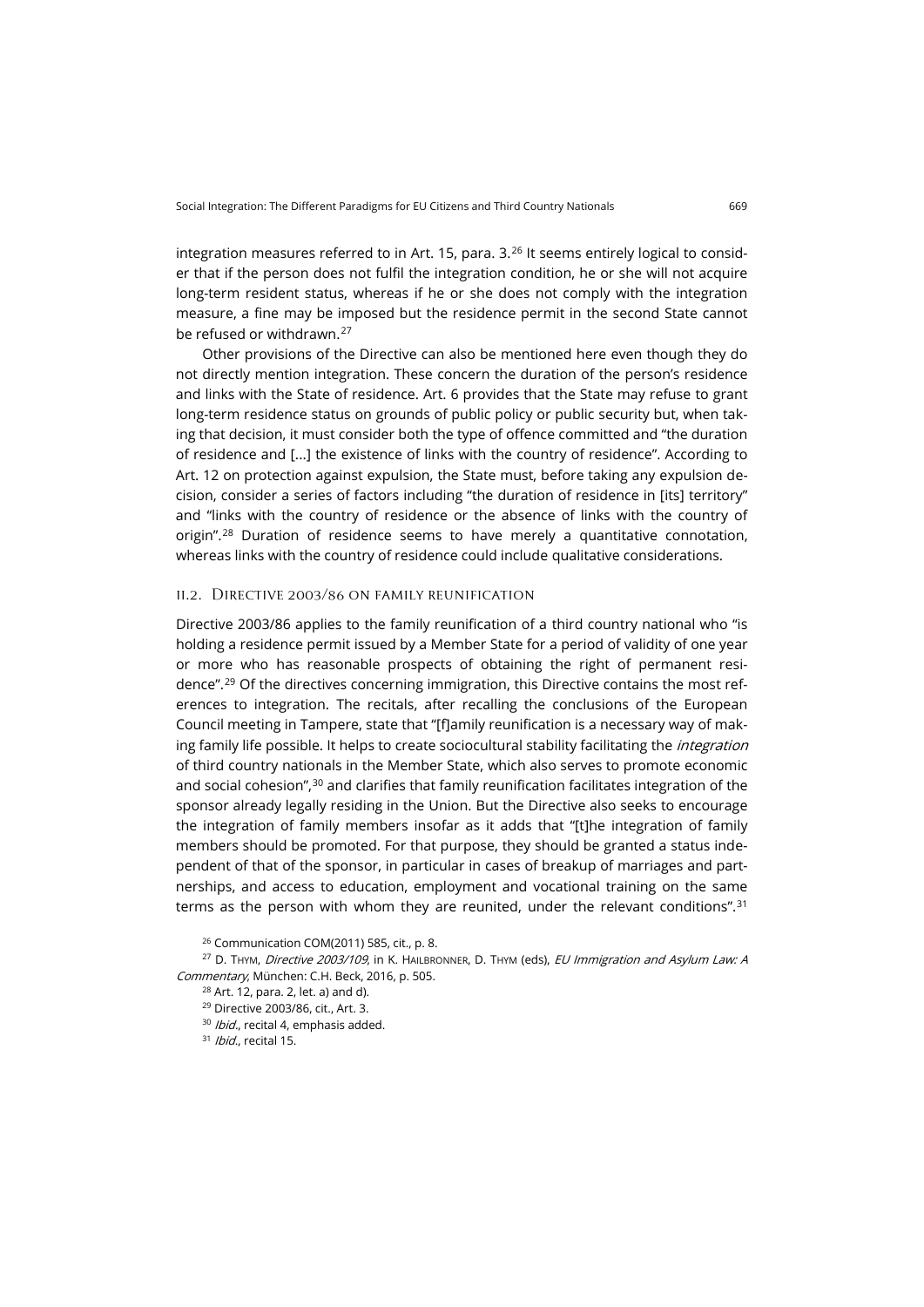That assertion is reflected in Art. 14, on the rights enjoyed by family members, and in Art. 15, on the grant of an autonomous residence permit after five years.

The Directive gives Member States the power to put in place integration conditions or measures. No specific measures or conditions are imposed by the Directive but States may require third country nationals to comply with any measure or condition provided for in national law. These can relate specifically to children or to the spouse or to all family members indistinctly.

As far as children are concerned, the third paragraph of Art. 4, para. 1, let. d), provides: "By way of derogation, where a child is aged over 12 years and arrives independently from the rest of his/her family, the Member State may, before authorising entry and residence under this Directive, verify whether he or she meets a condition for integration provided for by its existing legislation on the date of implementation of this Directive." Recital 12 specifies that this right "is intended to reflect the children's capacity for integration at early ages and shall ensure that they acquire the necessary education and language skills in school." $32$  The provision in question, along with others, was the subject of an action for annulment brought by the European Parliament on the grounds that it infringed fundamental rights. The Court dismissed the action because the States, in implementing the provision, need to respect the fundamental rights referred to in that Directive which are not capable of derogation. Unlike the relevant international agreements on human rights (the European Convention on the Protection of Human Rights and Fundamental Freedoms, the 1966 International Covenant on Civil and Political Rights, the 1989 Convention on the Rights of the Child), which do not establish any right to family reunification, the Directive does confer a right despite allowing the State to derogate from its provisions. Those derogations are an expression of the margin of appreciation that the international texts grant to the States and do not exceed the limits imposed by the latter. $33$  In other words, the exercise of the right that the Directive confers upon States is always conditional on respect for fundamental rights and, specifically, on the obligation to have regard to the best interests of children, which permeates all of the rules. Although focussed on the subject of integration, the ruling actually is not very useful in terms of an understanding of the concept. The interest lies

<span id="page-7-0"></span> $32$  Special rules apply if the parent is a highly qualified worker (Directive 2009/50, Art. 15, para. 3), a researcher (Art. 19, para. 3, of Directive 2014/66, and Art. 26, para. 3, of Directive 2016/801) or an intracorporate transferee (Art. 19, para. 3, of Directive 2014/66). The integration measures may be applied by the Member States only after the person concerned has been granted family reunification. Strictly speaking, these are "integration measures" rather than "integration conditions".

<span id="page-7-1"></span><sup>33</sup> Judgment of 27 June 2006, case C-540/03, *European Parliament v. Council* [GC]. Some legal scholars praised this judgment - see i.e. R. Lawson, Family Reunification and the Union's Charter of Fundamental Rights, in European Constitutional Law Review, 2007, p. 324 et seq. - while others criticised it, i.e. D. MARTIN, Case C-540/03, European Parliament v. Council. Comment, in European Journal of Migration and Law, 2007, p. 144 et seq.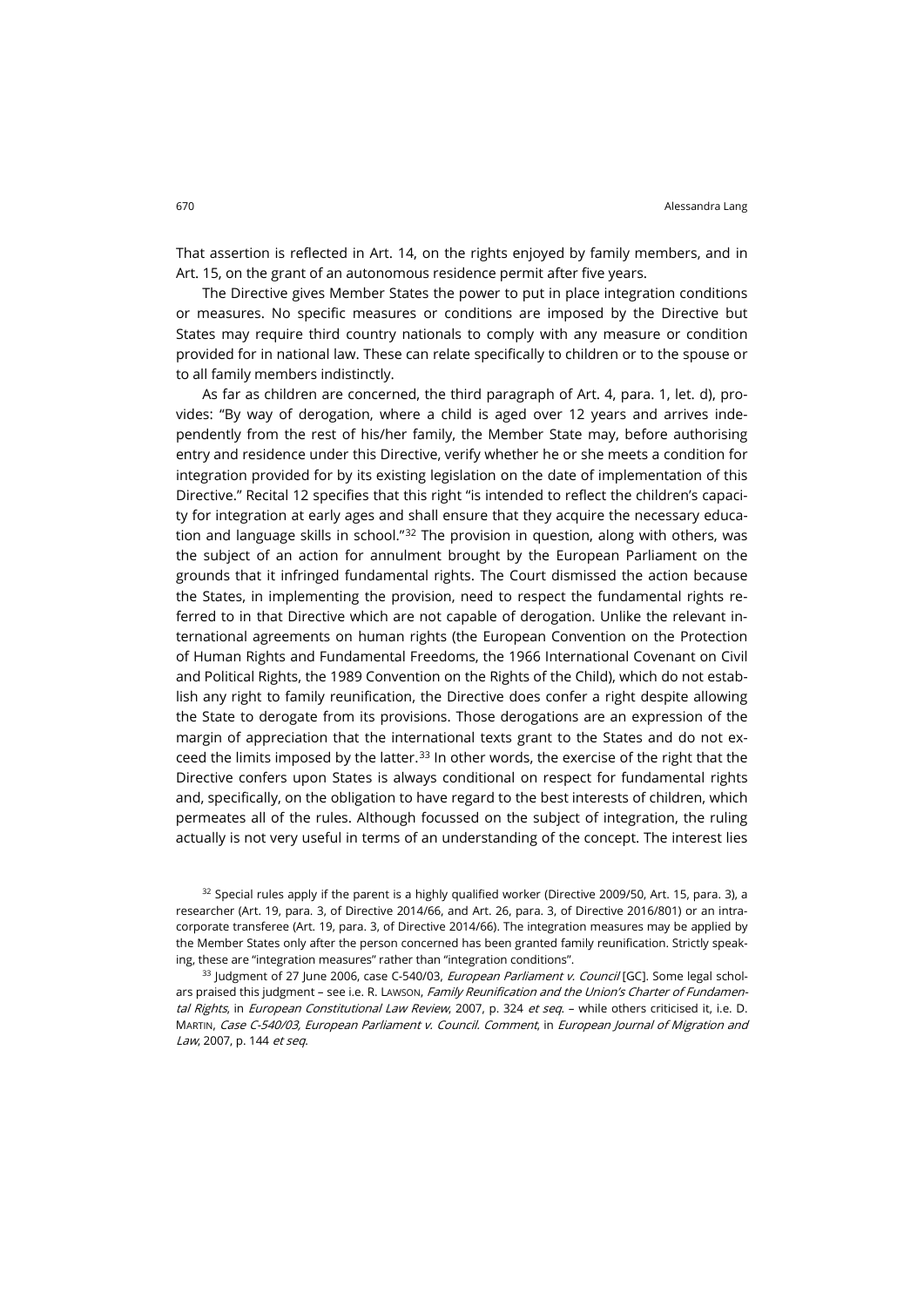instead in the definition of the margin of appreciation afforded to the States and in the declaration of the pervasive value of the obligation to respect fundamental rights.<sup>[34](#page-8-0)</sup>

The judgment provides a better understanding of the function of the third paragraph of Art. 4, para. 1, let. d),  $35$  which is precisely to enable the States to maintain derogations and strict rules, where provided by law, aimed at promoting a prompt reunification of children, so that integration can be achieved primarily through language learning and schooling. The earlier the reunification, the more effective the integration. This axiom is accepted as legitimate by the Court of Justice, which does not ask for any specific justification based on scientific or experiential data. In the cases specified in the provision, the State can therefore presume that the child will find it difficult (or at least less easy) to integrate and can verify this through the use of integration conditions.<sup>[36](#page-8-2)</sup> The fact that the concept of integration is not defined cannot, in the Court's opinion, be interpreted as authorising the States to adopt measures that are contrary to fundamen-tal rights because the Directive sufficiently delimits the scope that they enjoy.<sup>[37](#page-8-3)</sup> Conditions must be laid down in national legislation and the Court will review the measures concerned and their implementation in order to verify respect for the fundamental rights that the Directive incorporates. It also seems to be the case that national measures must guarantee appropriate flexibility to take account of the circumstances applicable to each individual case.<sup>[38](#page-8-4)</sup>

In the same judgment, the Court then makes comments about integration with reference to Art. 8 of the Directive, also considered in the action for annulment brought by the Parliament. That provision enables States to impose a waiting period, before family reunification, of up to two years during which the applicant must have resided lawfully, but which can increase to three years "where the legislation of a Member State relating to family reunification in force on the date of adoption of the Directive takes into account its reception capacity". The Court states that "That provision does not therefore have the effect of precluding any family reunification, but preserves a limited margin of

<span id="page-8-0"></span>34 E. SANFRUTOS CANO, Arrêt Parlament c. Conseil «Directive réunification familiale», in Revue du Droit Européen, 2006, p. 706, highlights the didactic attitude of the Court, who offers guidelines for the application and interpretation of the national implementation provisions.

<span id="page-8-2"></span><span id="page-8-1"></span><sup>36</sup> The threshold sets at twelve is considered as legitimate choice, for reasons linked to both the minor's past ("the criterion corresponds to a stage in the life of a minor child when the latter has already lived for a relatively long period in a third country without the members of his or her family, so that integration in another environment is liable to give rise to more difficulties", para. 74), and future ("children over 12 years of age will not necessarily remain for a long time with their parents", para. 75). E. DRYWOOD, Giving with One Hand, Taking with the Other: Fundamental Rights, Children and the Family Reunification Decision, in European Law Review, 2007, p. 406, sees in these words of the Court a worrying disregard of minors' rights.

<sup>37</sup> European Parliament v. Council [GC], cit., para. 71.

<span id="page-8-4"></span><span id="page-8-3"></span>38 F. MACRÍ, La Corte di giustizia sul diritto al ricongiungimento familiare dei cittadini di Stati terzi: la sentenza Parlamento c. Consiglio, in Il Diritto dell'Unione europea, 2006, p. 813.

<sup>&</sup>lt;sup>35</sup> European Parliament v. Council [GC], cit., paras from 61 to 76.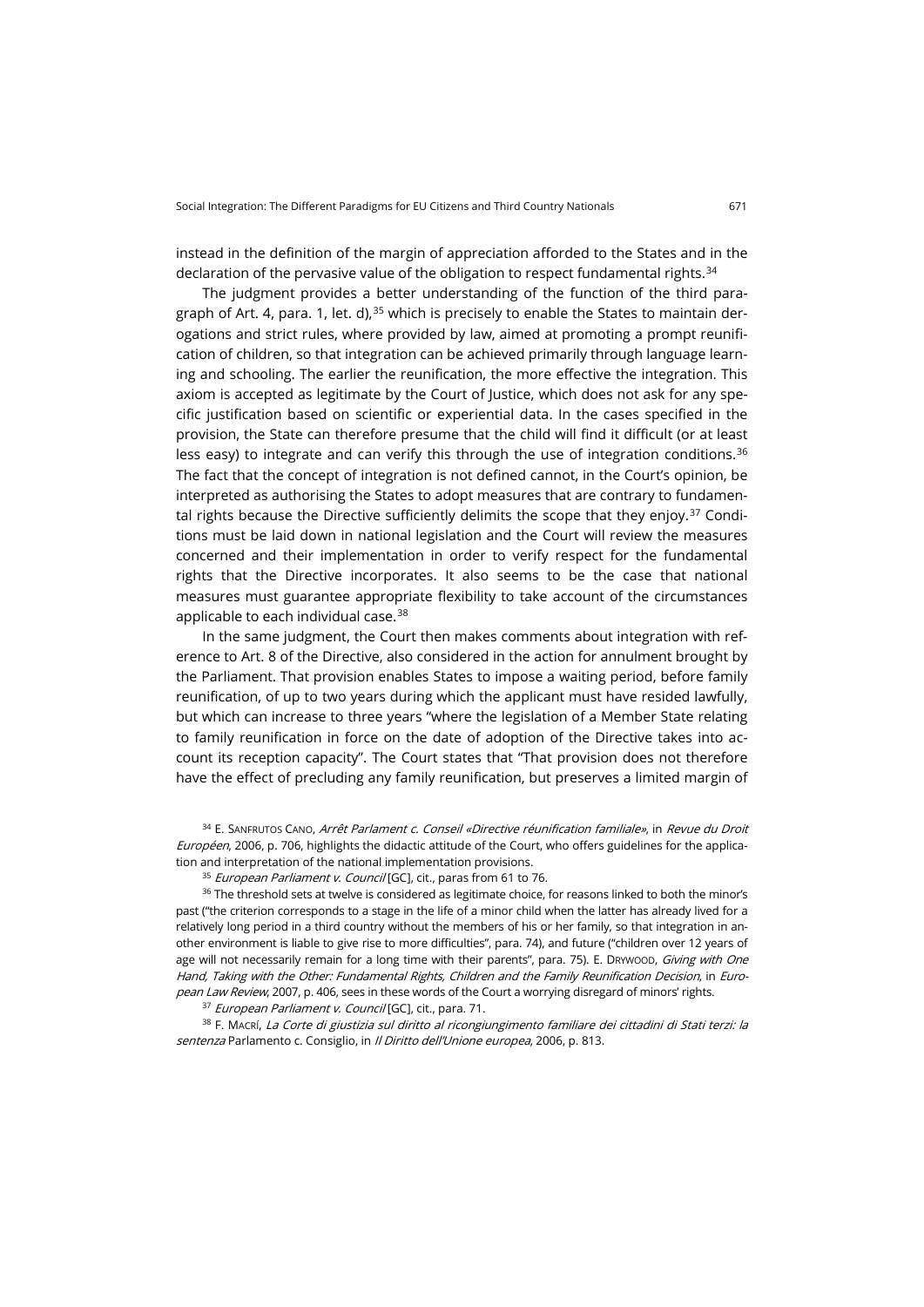appreciation for the Member States by permitting them to make sure that family reunification will take place in favourable conditions, after the sponsor has been residing in the host State for a period sufficiently long for it to be assumed that the family mem-bers will settle down well and display a certain level of integration".<sup>[39](#page-9-0)</sup> It adds, however, that the use of that derogation does not preclude respect for fundamental rights or the need to take into account other factors which, in specific cases, may prevail over the requirement to impose a waiting period.[40](#page-9-1)

As far as the spouse is concerned, Art. 4, para. 5, provides: "In order to ensure better integration and to prevent forced marriages Member States may require the sponsor and his/her spouse to be of a minimum age, and at maximum 21 years, before the spouse is able to join him/her". The rationale is that the younger the spouse is, the more difficult it will be to integrate.<sup>[41](#page-9-2)</sup> This provision has been interpreted differently by the Commission and by the Court. The Commission has asserted that setting a minimum age for reunification cannot operate as an automatic condition whereby no caseby-case assessment is required. If, following an individual assessment, it transpires that the objective of the provision is not fulfilled, reunification must then be allowed. It is a sort of presumption that can be rebutted by proof of the contrary, with the aim of preventing fraudulent behaviour. So, if the couple has had children, reunification should be allowed provided that "there is no abuse". Furthermore, the requirement must be fulfilled at the moment of the family reunion and not when the application is submitted. $42$ In contrast, the Court's interpretation is much more favourable to the State. The Noorzia case highlighted the Austrian legislation which provided that at the time when the application for reunification is lodged both the applicant and the spouse must be aged at least 21, failing which the application will be rejected.<sup>[43](#page-9-4)</sup> The objective of the provision is construed by the Court of Justice differently from the interpretation described above. The Court indicates that the States fix the minimum age "at which, according to the Member State concerned, a person is presumed to have acquired sufficient maturity not only to refuse to enter into a forced marriage but also to choose voluntarily to move to a different country with his or her spouse, in order to lead a family life with him or her there and to become integrated there".<sup>[44](#page-9-5)</sup> Here the presumption cannot be rebutted by proof of the contrary. Furthermore, the Court considers that the silence of the Di-

<sup>39</sup> European Parliament v. Council [GC], cit., para. 98.

<span id="page-9-1"></span><span id="page-9-0"></span>40 Ibid., para. 99. M. BULTERMAN, Case C-540/03, Parliament v. Council. Comment, in Common Market Law Review, 2008, p. 253, highlights the link between Art. 8 and Art. 17 established by the Court, which did not derive clearly from the wording of the Directive.

41 K. GROENENDIJK, Legal Concepts of Integration, cit., p. 119.

<span id="page-9-5"></span><span id="page-9-4"></span><span id="page-9-3"></span><span id="page-9-2"></span><sup>42</sup> Communication COM(2014) 210 final of 3 April 2014 from the Commission on guidance for application of Directive 2003/86/EC on the right to family reunification, pp. 8-9.

43 Court of Justice, judgment of 17 July 2014, case C-338/13, Noorzia.

44 *Ibid.*, para. 15.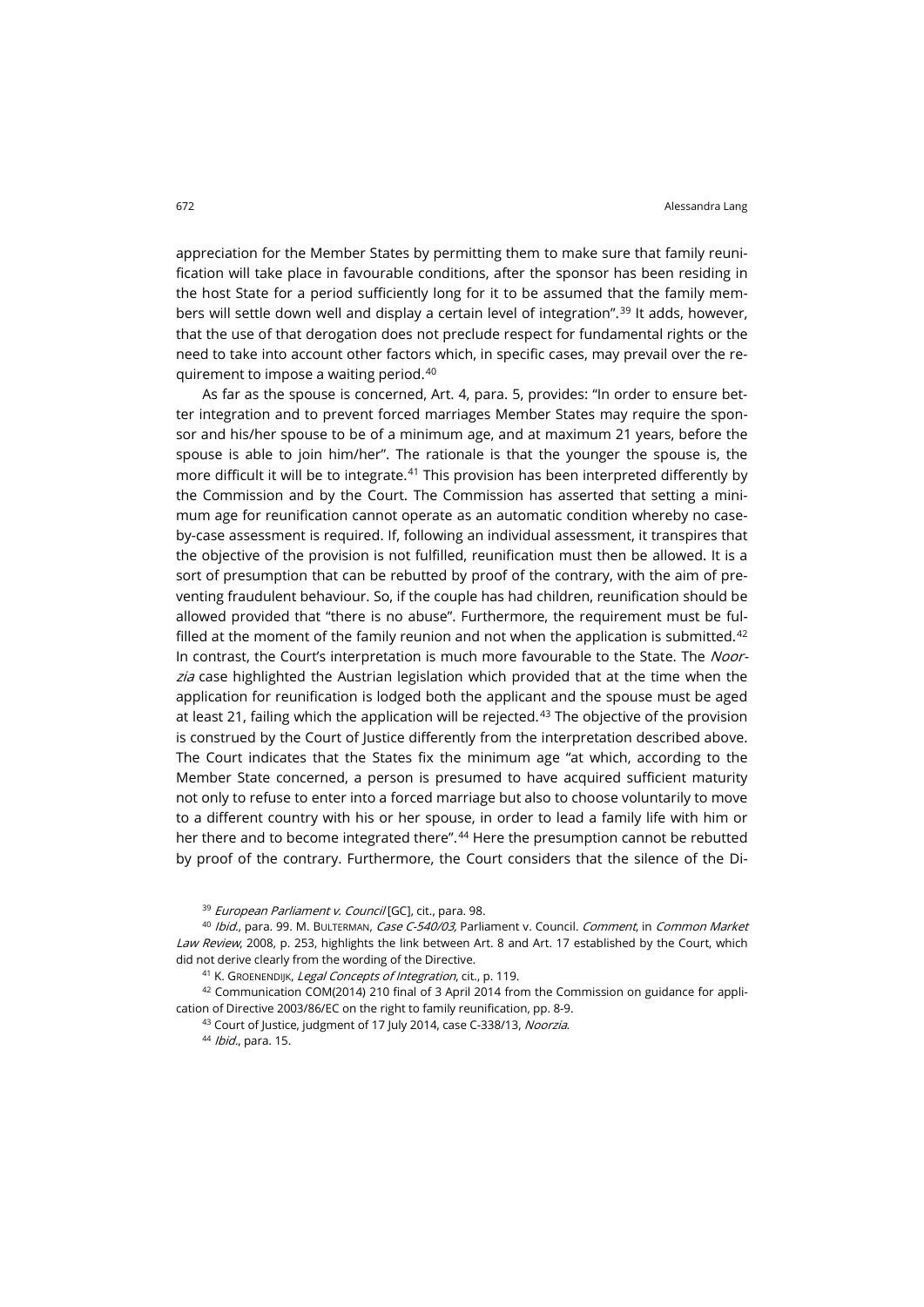rective as to the moment when the spouses must fulfil the requirement in question gives the States full discretion over that matter, provided that they set a time period objectively and this does not prevent reunification or make reunification unjustifiably difficult. The Austrian legislation in question is deemed to comply with those requirements.

Art. 7 of the Directive sets out the conditions required for reunification. These are adequate accommodation, sickness insurance, and stable and regular resources. The second paragraph adds: "Member States may require third country nationals to comply with integration measures, in accordance with national law." However, it can be argued a contrario from the final paragraph – which specifies that if the third country national in question is a refugee or a family member of a refugee, $45$  integration measures may only be applied after family reunification has been granted – that States may, as a general rule, apply those measures before granting reunification. Based on the wording of Art. 7, which uses the terms "integration measures" as opposed to "integration conditions", a technique also followed in Directive 2003/109 which was adopted at around the same time, it could be argued that if failure to meet a condition leads to refusal of reunification, failure to achieve an integration measure cannot produce the same effect but the State can impose special obligations on the family member. The difference in terminology is also highlighted by the Commission in the aforementioned Communication on guidance for application of Directive 2003/86 on the right to family reunifica-tion.<sup>[46](#page-10-1)</sup> The Court, however, does not take account of this and has instead held that the Dutch legislation specifying that, before reunification, the family member must pass a civil integration exam aimed at assessing knowledge of the national language and society and that, if the exam is failed, the application for reunification must be rejected could be consistent with Art. 7, para.  $2.47$  $2.47$  According to the Court, integration measures must be aimed at facilitating integration, not at filtering the family members who are eligible for reunification.<sup>[48](#page-10-3)</sup> They perform that function if, as in the case in question, they serve to ensure that the family member has a basic knowledge both of the language and of the society. The means by which fulfilment of the obligation was ensured are not, however, deemed compatible with the Directive. The State making use of the derogation must take into consideration the reasons that might explain why the exam was failed as well as the costs of the exam, which must not be unreasonable, having regard to the financial resources of the persons concerned. The first aspect is particularly significant.

<span id="page-10-0"></span><sup>45</sup> The Directives on highly qualified workers, researchers and intra-corporate transferees attain the same result, albeit in a different manner. See supra, note 32.

<sup>46</sup> Communication COM(2014) 210 final, cit., p. 17.

<span id="page-10-2"></span><span id="page-10-1"></span><sup>47</sup> Court of Justice, judgment of 9 July 2015, case C-153/14, *K and A*, para. 49. The measure in question is the same one examined by the Court in the light of Directive 2003/109 in  $P$  and  $S$ , cit.

<span id="page-10-3"></span>48 Ibid., paras 52 and 57. M. JESSE, Integration Measures, Integration Exams and Immigration Control: P and S and K and A, in Common Market Law Review, 2016, p. 1075, notes that measures such as the civic integration exam in The Netherlands "are in fact intended to select wanted as opposed to unwanted immigrants".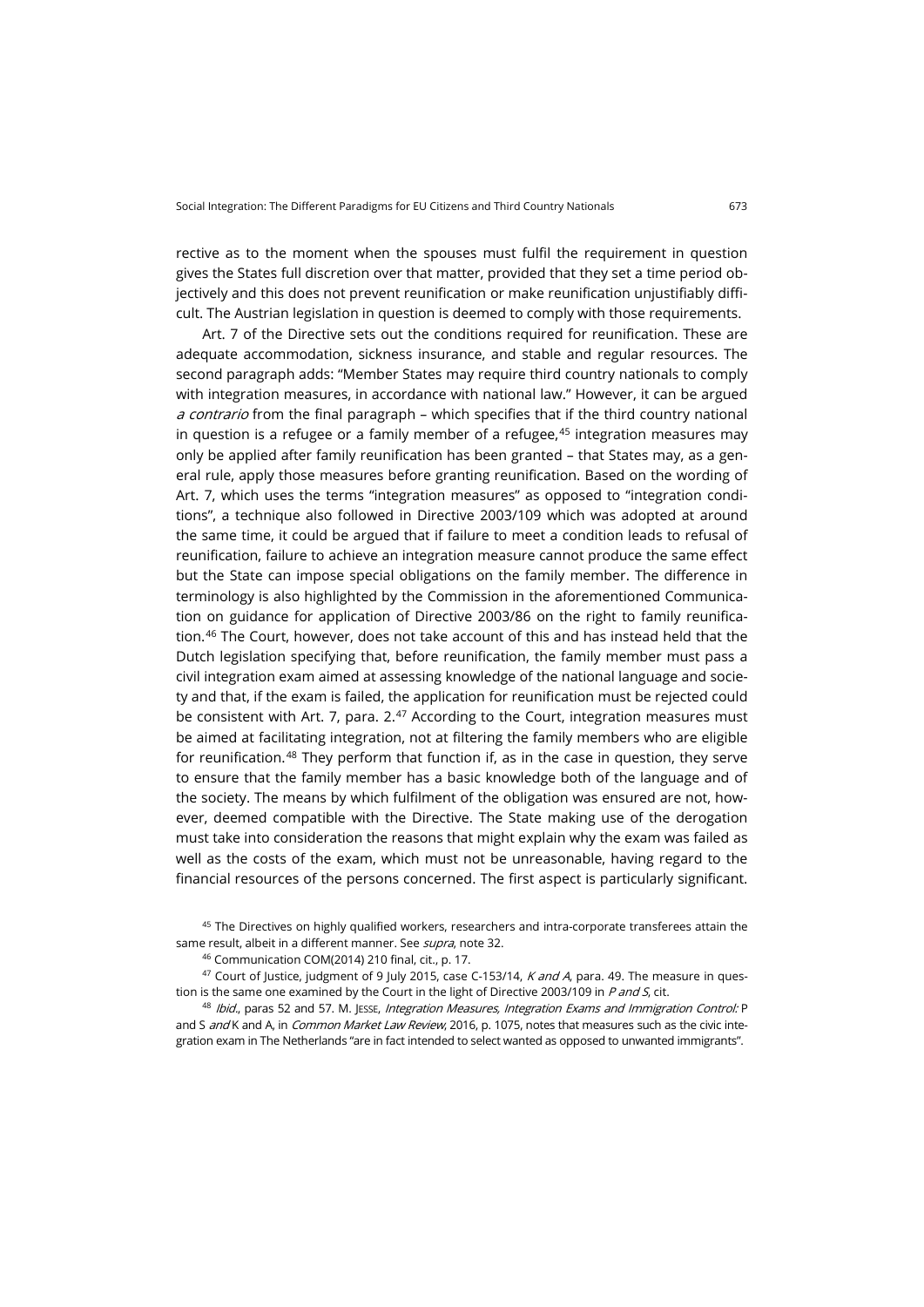In short, the Court prohibits the State from automatically basing its refusal to grant reunification on the failure to pass the exam and requires States to consider the reasons for that failure. If the reasons for the failure to pass the exam can be attributed, for example, to the family member's "age, illiteracy, level of education, economic situation or health", the State cannot deny reunification on the grounds of failure to pass the exam.[49](#page-11-0) The State is therefore required to admit precisely those persons whom it would actually have preferred to exclude.

## III. Acts relating to asylum policy

Specific rules apply to third country nationals in need of international protection and these are set out in a series of regulations and directives adopted in the early part of the century and subsequently amended. These acts concern: determination of the State responsible for examining applications for international protection (the so-called Dublin Regulation);<sup>50</sup> the EURODAC database,<sup>51</sup> which contains data on applicants' fingerprints in order to identify whether an application for international protection has previously been lodged; reception conditions that must be established for applicants for international protection; [52](#page-11-3) pro-cedures for examining applications for international protection<sup>[53](#page-11-4)</sup> and definition of status for refugees and beneficiaries of subsidiary protection and associated rights.<sup>54</sup>

## iii.1. The Dublin Regulation

The Dublin Regulation does not take any account of the applicant's integration prospects when determining the State responsible for deciding on an application for international

 $49$  K and A, cit., para. 58.

<span id="page-11-1"></span><span id="page-11-0"></span><sup>50</sup> Regulation (EU) 604/2013 of the European Parliament and of the Council of 26 June 2013 establishing the criteria and mechanisms for determining the Member State responsible for examining an application for international protection lodged in one of the Member States by a third-country national or a stateless person, repealing Regulation (EC) 343/2003.

<span id="page-11-2"></span>51 Regulation (EU) 603/2013 of the European Parliament and of the Council of 26 June 2013 on the establishment of Eurodac for the comparison of fingerprints for the effective application of Regulation (EU) No 604/2013 establishing the criteria and mechanisms for determining the Member State responsible for examining an application for international protection lodged in one of the Member States by a third-country national or a stateless person and on requests for the comparison with Eurodac data by Member States' law enforcement authorities and Europol for law enforcement purposes, repealing Regulation (EU) 2015/2000.

<span id="page-11-3"></span> $52$  Directive 2013/33/EU of the European Parliament and of the Council of 26 June 2013 laying down standards for the reception of applicants for international protection, repealing Directive 2003/9/EC.

<span id="page-11-4"></span>53 Directive 2013/32/EU of the European Parliament and of the Council of 26 June 2013 on common procedures for granting and withdrawing international protection, repealing Directive 2005/85/EC.

<span id="page-11-5"></span><sup>54</sup> Directive 2011/95/EU of the European Parliament and of the Council of 13 December 2011 on standards for the qualification of third-country nationals or stateless persons as beneficiaries of international protection, for a uniform status for refugees or for persons eligible for subsidiary protection, and for the content of the protection granted, repealing Directive 2004/83/EC.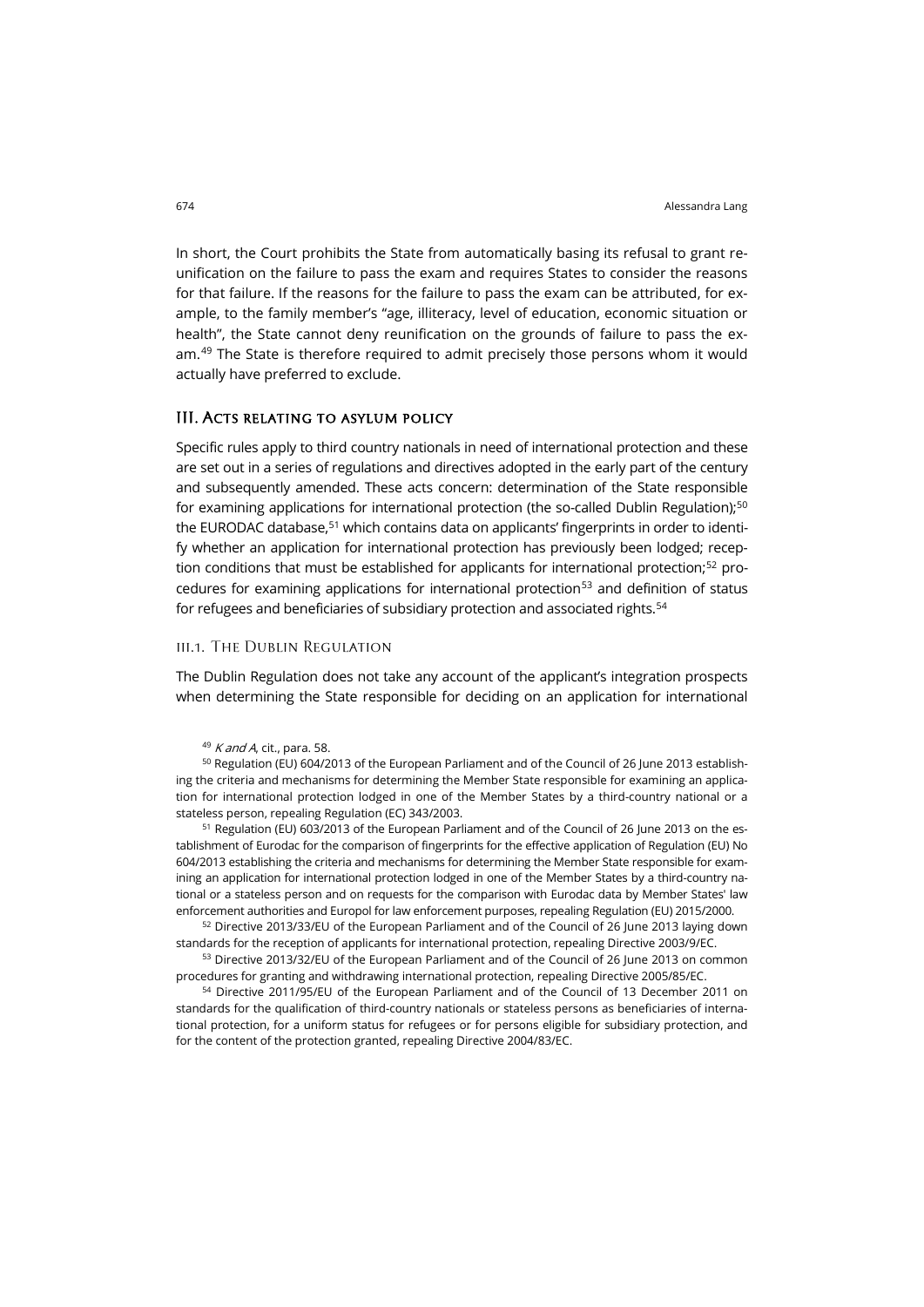protection. This is evident from the relocation system introduced in 2015 and from the judgment dismissing the action for annulment brought by Hungary and the Slovak Republic. The Court clarifies that the criteria for determining the responsible State as set out in the Dublin Regulation "[do] not specifically seek to ensure that there are linguistic, cultural or social ties between the applicant and the responsible Member State".[55](#page-12-0)

The relocation system was designed as a measure of solidarity towards Italy and Greece, both of which, in 2015, had to contend with an unexpected and unforeseeable flow of third country nationals who had reached their territory illegally. Under the Dublin Regulation, the criteria for determining the responsible State are applied in the order in which they are set out. Although the criterion whereby responsibility lies with the State whose borders the applicant has irregularly crossed is one of the last listed, it was actually the one most commonly applicable, with the result that Greece and Italy were forced to examine a greater number of applications than their competent structures were able to handle, thus making the system unsustainable.<sup>[56](#page-12-1)</sup> The solution identified to relieve the pressure on Italy and Greece was the relocation system, $57$  under which the other Member States would take charge of a certain number of applicants for international protection, thus becoming responsible for examining the respective applications, notwithstanding the Dublin Regulation. The relocation State for each individual applicant eligible to benefit from the system was identified according to the willingness expressed by the States themselves. "The specific qualifications and characteristics of the applicants concerned, such as their language skills and other individual indications based on demonstrated family, cultural or social ties which could facilitate their integration into the Member State of relocation" could help to identify the State best placed to take charge of and relocate the person. $58$  The aim was therefore to seek to relocate

<span id="page-12-0"></span><sup>55</sup> Court of Justice, judgment of 6 September 2017, joined cases C-643/15 and C-647/15, *Hungary and* Slovak Republic v. Council [GC], para. 334.

<span id="page-12-1"></span><sup>56</sup> In reality, only some of the people who arrived lodged an application for international protection in the two States. The majority were seeking to reach other destinations. However, the States where the applications were lodged were often not responsible for examining them and the applicants were transferred to the responsible State, in accordance with the Dublin regulation. However, the Greek reception system had already reached collapsing point to the extent that transfers were no longer possible because they would have constituted a breach of the prohibition on inhuman treatment. M. DEN HEIJKER, J. RIJPMA, T. SPIJKERBOER, Coercion, Prohibition, and Great Expectations: The Continuing Failure of the Common European Asylum System, in Common Market Law Review, 2016, p. 607 et seq.

<span id="page-12-2"></span><sup>57</sup> This system was established by Council Decision (EU) 2015/1523 of 14 September 2015 establishing provisional measures in the area of international protection for the benefit of Italy and of Greece and Council Decision (EU) 2015/1601 of 22 September 2015 establishing provisional measures in the area of international protection for the benefit of Italy and Greece. The latter decision differs from the former in that it provides for mandatory allocations for States. E. GUILD, C. COSTELLO, V. MORENO-LAX, Implementation of the 2015 Council Decisions Establishing Provisional Measures in the Area of International Protection for the Benefit of Italy and of Greece, Study for the LIBE Committee, 2017[, www.europarl.europa.eu.](http://www.europarl.europa.eu/thinktank/en/document.html?reference=IPOL_STU(2017)583132)

<span id="page-12-3"></span><sup>58</sup> Recital 28 of Decision 2015/1523 and recital 34 of Decision 2015/1601.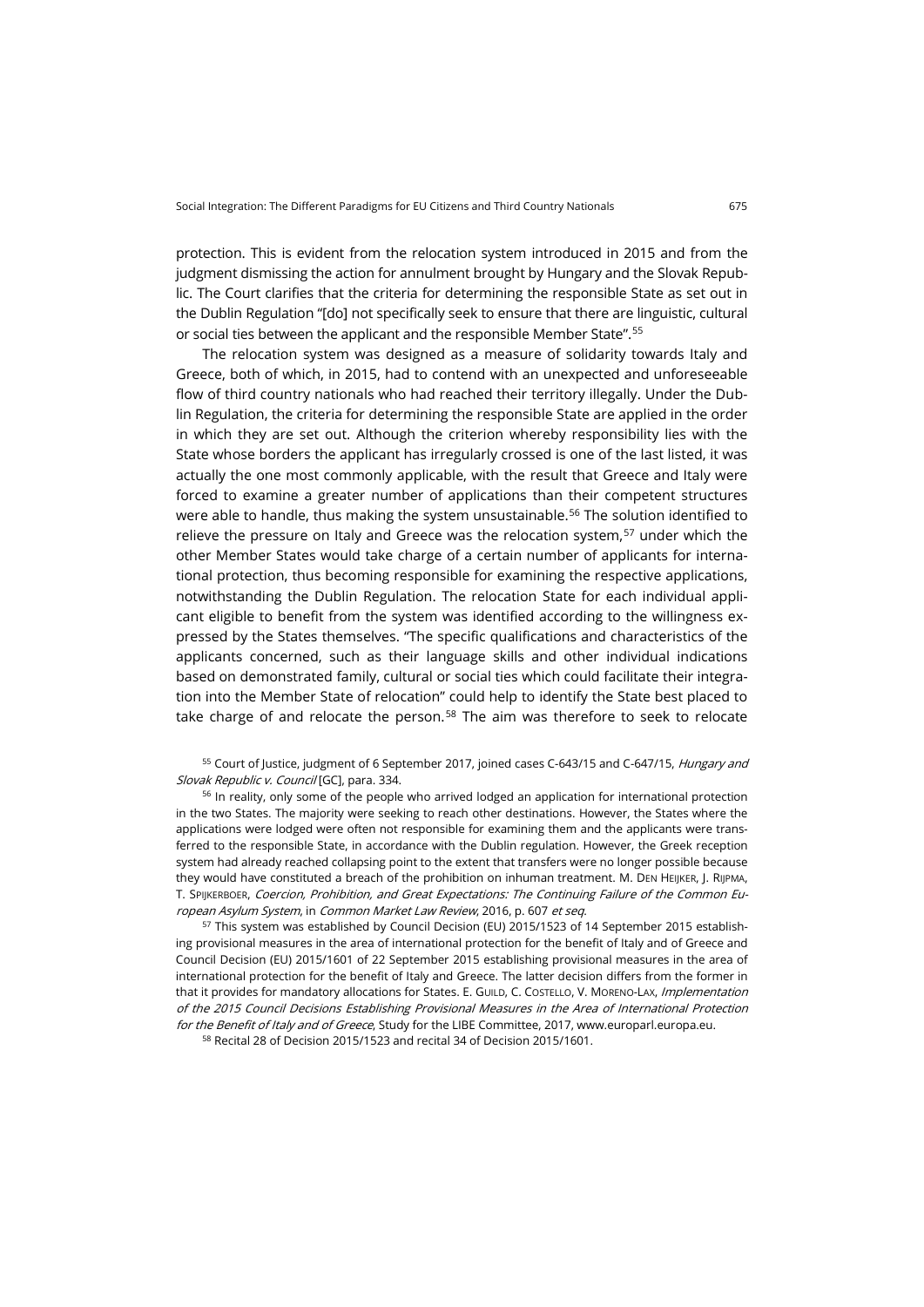each applicant in the State where they had the greatest possibility of integration. With a certain degree of optimism, the recitals of Decision 2015/1601 provide "[t]he integration of applicants in clear need of international protection into the host society is the cornerstone of a properly functioning Common European Asylum System".[59](#page-13-0) Poland, intervening in the action for annulment brought by Hungary and the Slovak Republic, maintains that the decision fails to define the criteria for identifying the State to which the applicant will be relocated, with the effect that persons "could […] be resettled in distant regions of the European Union with which they have no cultural or social ties, which would make their integration in the society of the host Member State impossible".<sup>[60](#page-13-1)</sup> The Court rejects the ground of complaint and maintains that the elements listed in recital 34 and the consultation mechanism between the relocation State and Italy or Greece, based on solidarity and fair sharing of responsibility between Member States, fulfil that function in a non-arbitrary manner.<sup>[61](#page-13-2)</sup> The Court diminishes the scope of integration requirements in determining the relocation State, giving greater weight to solidarity requirements, quite rightly, because the function of the relocation system is to help Italy and Greece rather than satisfying the wishes of applicants or relocation States. If ease of integration were the main criterion for the allocation of applicants, States would have an easy way of avoiding the obligations laid down in the decision and, more generally, in the entire European Asylum System.

## iii.2. The Qualifications Directive

Among the acts that make up the European Asylum System, Directive 2011/95 (Qualifications Directive) is the only one that contains express references to integration. Emphasis is placed on the State's obligation to draw up integration programmes to facilitate the integration of beneficiaries of international protection. It is not an instrument for selecting beneficiaries of international protection, given that States are obliged to admit these people and issue them with a residence permit, but for helping them and thus reducing the social costs that can be generated when foreign nationals arrive outside of any planning mechanism. Recital 41 recognises that beneficiaries of international protection have "specific needs" and are confronted with "particular integration challenges". This justifies the treatment that they must receive as well as the need for States to provide "integration programmes [...] including, where appropriate, language training and the provision of information concerning individual rights and obligations relating to

<span id="page-13-2"></span><span id="page-13-1"></span><span id="page-13-0"></span><sup>&</sup>lt;sup>59</sup> Indeed, the Dublin Regulation does not rank the criteria according to the chance the person concerned has to integrate, except for the criteria connected to family ties. However here again, family ties depend more on the residence permit of the member of the family, than on the degree of kinship as such.

<sup>&</sup>lt;sup>60</sup> Hungary and Slovak Republic v. Council [GC], cit., para. 320.

<sup>61</sup> Ibid., para. 332.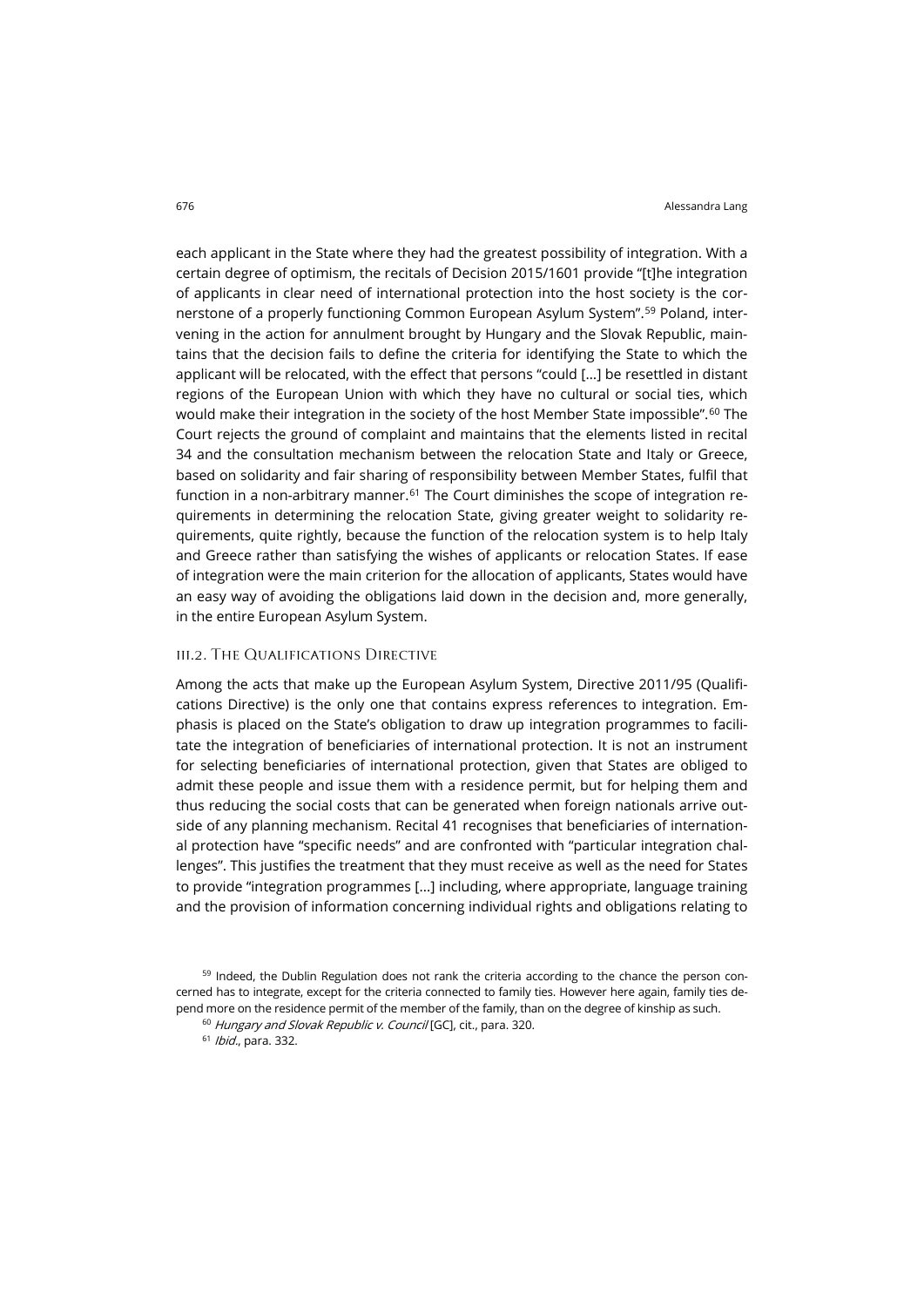their protection status in the Member State concerned".<sup>[62](#page-14-0)</sup> It is clear from recital 48 that national programmes can be based on "common basic principles for integration".

Art. 34 describes the right to access to integration facilities in the following terms: "In order to facilitate the integration of beneficiaries of international protection into society, Member States shall ensure access to integration programmes which they consider to be appropriate so as to take into account the specific needs of beneficiaries of refugee status or of subsidiary protection status, or create pre-conditions which guarantee access to such programmes". $63$  Recital 40, however, specifies that "[w]ithin the limits set out by international obligations, Member States may lay down that the granting of benefits with regard to access to employment, social welfare, healthcare and access to integration facilities requires the prior issue of a residence permit." The scope of that provision, which does not have a corresponding provision in the text of the Directive, was appropriately diminished by the Court in the  $\emph{H.T.}$  case. $^{64}$  $^{64}$  $^{64}$  This case concerned the revocation of a residence permit for compelling reasons of national security, given that the refugee had provided support to a terrorist organisation. Although revo-cation is not governed by the Directive, it is nonetheless possible in the Court's view.<sup>[65](#page-14-3)</sup> However, until the person has been expelled, he continues to hold refugee status and is entitled to the treatment established by the Directive. The State cannot therefore deny him the benefits specified. With reference to recital 30 of Directive 2004/83, which corresponds to recital 40 of Directive 2011/95, the Court states:

"While it is true that recital 30 of Directive 2004/83 provides that Member States may, within the limits set by their international obligations, lay down that 'the granting of benefits with regard to access to employment, social welfare, health care and access to integration facilities requires the prior issue of a residence permit', the condition thus imposed nevertheless refers to processes purely administrative in nature, since the objective of Chapter VII of the Directive is to guarantee refugees a minimum level of benefits in all Member States. Moreover, as that recital does not have a corresponding provision among the provisions of the Directive, it cannot constitute a legal basis allowing Member States to reduce the benefits guaranteed by that Chapter VII where a residence permit is revoked".  $66$ 

In addition to the express reference made to integration in Directive 2011/95, it should be recalled here that the need to facilitate the integration of beneficiaries of

<sup>62</sup> See recital 47of the Directive.

<span id="page-14-1"></span><span id="page-14-0"></span> $63$  The provision was already present in Directive 2004/83 (Art. 33), but it treated refugees, who were entitled to access to integration programs, and beneficiaries of subsidiary protection, who could have access only if the State considered it appropriate, differently.

<sup>64</sup> Court of Justice, judgment of 24 June 2015, case C-373/13, H.T.

<span id="page-14-4"></span><span id="page-14-3"></span><span id="page-14-2"></span><sup>65</sup> P. DUMAS, L'arrêt H.T.: La Cour de justice entre protection et déconstruction des droits garantis aux réfugiès, in Revue trimestrielle de droit européen, 2016, p. 64, highlights that the Court is exercising a sort of "*pouvoir normatif*" to fill the gaps in the Directive.

<sup>66</sup> H.T., cit., para. 96.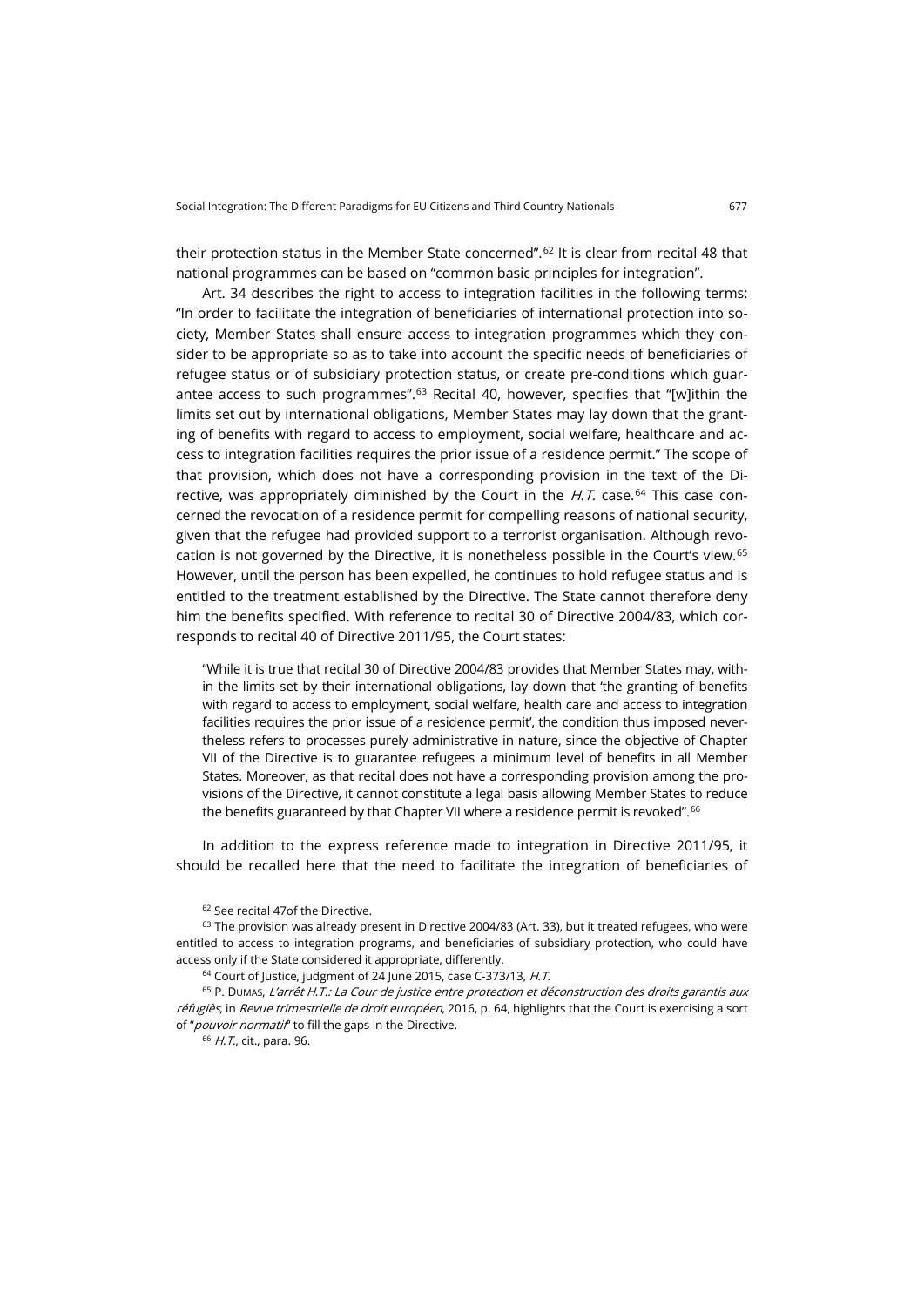subsidiary protection was behind the decision to give them equivalent treatment as that given to refugees. Under the previous Directive 2004/86, the decision to extend the treatment established for refugees to beneficiaries of subsidiary protection was substantially left to the discretion of the States. Directive 2011/95 removed many of the differences in treatment. In particular, it is evident from the preparatory acts that the States, which were favourable to the change, justified the decision to extend to beneficiaries of subsidiary protection the possibility of immediate access to employment after obtaining that status (which the Directive indeed does), on the basis that it facilitated integration into society.[67](#page-15-0)

The Court of Justice has since had the opportunity to assess whether a State could take account of integration requirements in granting the treatment provided for in the Directive. In Alo and Osso, the Court examined the German system which imposes a residence condition on beneficiaries of international protection to whom welfare bene-fits have been granted.<sup>[68](#page-15-1)</sup> That obligation is justified by the objective of facilitating their integration. In particular, with the words used in the judgment to summarise the objectives of the provision:

"the residence condition provided for by German law seeks, on the one hand, to prevent the concentration in certain areas of third-country nationals in receipt of welfare benefits and the emergence of points of social tension with the negative consequences which that entails for the integration of those persons and, on the other, to link third-country nationals in particular need of integration to a specific place of residence so that they can make use of the integration facilities available there".<sup>[69](#page-15-2)</sup>

The Court assesses the conformity of the requirement with the Directive, based on the provisions of the Directive itself, and finds that it is not discriminatory on grounds of nationality, with respect to treatment of nationals and other foreign nationals.<sup>[70](#page-15-3)</sup> As far as the former are concerned, the Court rules out any conflict with the Directive, because beneficiaries of international protection are not in a comparable situation with nationals "so far as the objective of facilitating the integration of third-country nationals is

<span id="page-15-0"></span>67 H. BATTJES, Chapter VII Directive 2011/95, in K. HAILBRONNER, D. THYM (eds), EU Immigration and Asylum Law, cit., p. 1252; V. MORENO-LAX, M. GARLICK, Qualification: Refugee Status and Subsidiary Protection, in S. PEERS, V. MORENO-LAX, M. GARLICK, E. GUILD (eds), EU Asylum Law, Leiden: Brill Nijhoff, 2015, p. 170.

<sup>68</sup> Court of Justice, judgment of 1 March 2016, joined cases C-443/14 and C-444/14, Alo and Osso [GC]. 69 *Ibid.*, para. 58.

<span id="page-15-3"></span><span id="page-15-2"></span><span id="page-15-1"></span> $70$  The fact that the Court does not consider fundamental rights is criticized, even though the outcome of its reasoning is mostly appreciated. See L. MAROTTI, Sul diritto di scegliere la residenza per i beneficiari dello status di protezione sussidiaria: profili evolutivi e aspetti problematici nell'approccio della Corte di giustizia, in Diritti umani e diritto internazionale, 2016, p. 487 et seq.; J.Y. CARLIER, Choice of Residence for Refugees and Subsidiary Protection Beneficiaries; Variations on the Equality Principles: Alo and Osso, in Common Market Law Review, 2017, p. 642 et seq.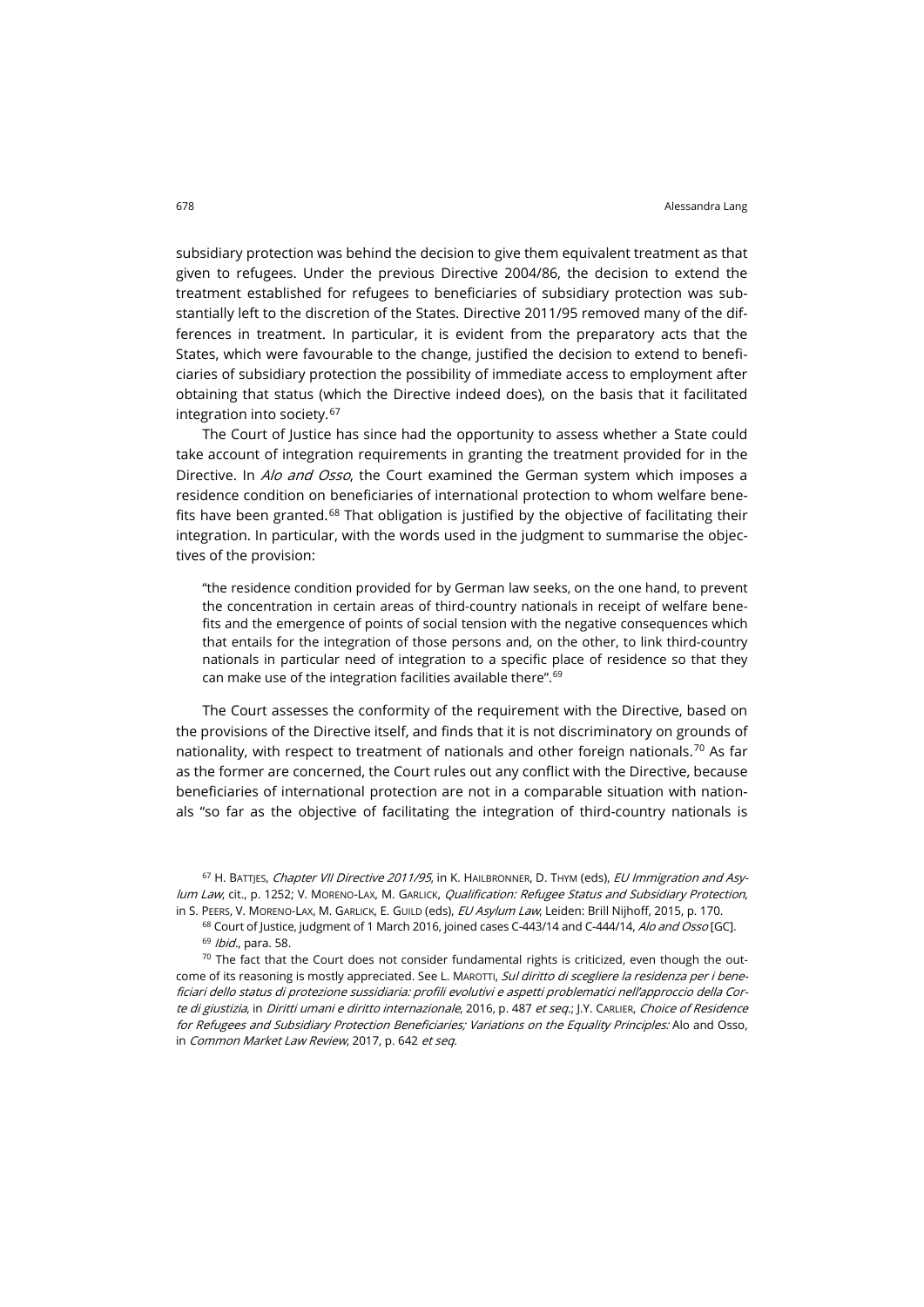concerned".[71](#page-16-0) As regards third country nationals who reside under a different status from beneficiaries of international protection and who receive welfare benefits without being subject to a residence condition, the Court leaves this decision to the national court, which must examine whether beneficiaries of international protection face great-er difficulties relating to integration than other foreign nationals.<sup>[72](#page-16-1)</sup> If the national legislation grants welfare benefits to third country nationals residing for reasons other than subsidiary protection only after a certain period of residence, because they were admitted on condition that they were able to support themselves financially, and only after a certain period can they be considered sufficiently integrated, the national court could then conclude that beneficiaries of international protection indeed face greater difficul-ties relating to integration and that these justify the residence condition.<sup>[73](#page-16-2)</sup> The reasoning is somewhat convoluted. But it is clear that, in this context, integration is a mere consequence of the duration of residence and is dependent on the latter. Since beneficiaries of international protection, unlike foreign nationals, do not need to wait to receive welfare benefits, the presumption is that they are less well integrated and a residence condition can be imposed on them.

#### IV. Acts relating to free movement of persons

Special rules and acts apply to Union citizens and their family members. They are foreigners for the host State, but as nationals of Member States they benefit of a different treatment than third country nationals. In EU law, these rules and acts are known as free movement of persons. Nowadays, Directive 2004/38 governs the conditions for entry, residence and expulsion of Union citizens and their family members, in a different Member State from that where they have citizenship. It replaces the acts of secondary legislation that previously applied to specific categories of Union citizens<sup>[74](#page-16-3)</sup> or which tackled horizontally the particular problem of restrictions on free movement on grounds of public policy, public security and public health.[75](#page-16-4) Unlike these acts, Art. 24 of Directive 2004/38 provides that Union citizens also enjoy equal treatment with nationals of the host State. The previous secondary legislation did not contain any provisions concerning rights associated with residence and, in particular, equal treatment with na-

<sup>71</sup> Alo and Osso [GC], cit., para. 59.

<span id="page-16-1"></span><span id="page-16-0"></span> $72$  According to E. GUNN, Comment, in Journal of Immigration, Asylum and Nationality Law, 2016, p. 181, the Court leaves too wide a margin of discretion for the national judge.

<sup>73</sup> Alo and Osso [GC], cit., para. 63.

<span id="page-16-3"></span><span id="page-16-2"></span><sup>74</sup> Directives 68/360/EEC (workers), 73/148/EEC (self-employed workers), 75/34/EEC (right to remain for self-employed workers), 90/364/EEC (self-sufficient EU citizens), 90/365/EEC (retired workers) and 93/96/EEC (students).

<span id="page-16-4"></span><sup>75</sup> Council Directive 64/221/EEC of 25 February 1964 on the co-ordination of special measures concerning the movement and residence of foreign nationals which are justified on grounds of public policy, public security or public health, and subsequent amendments.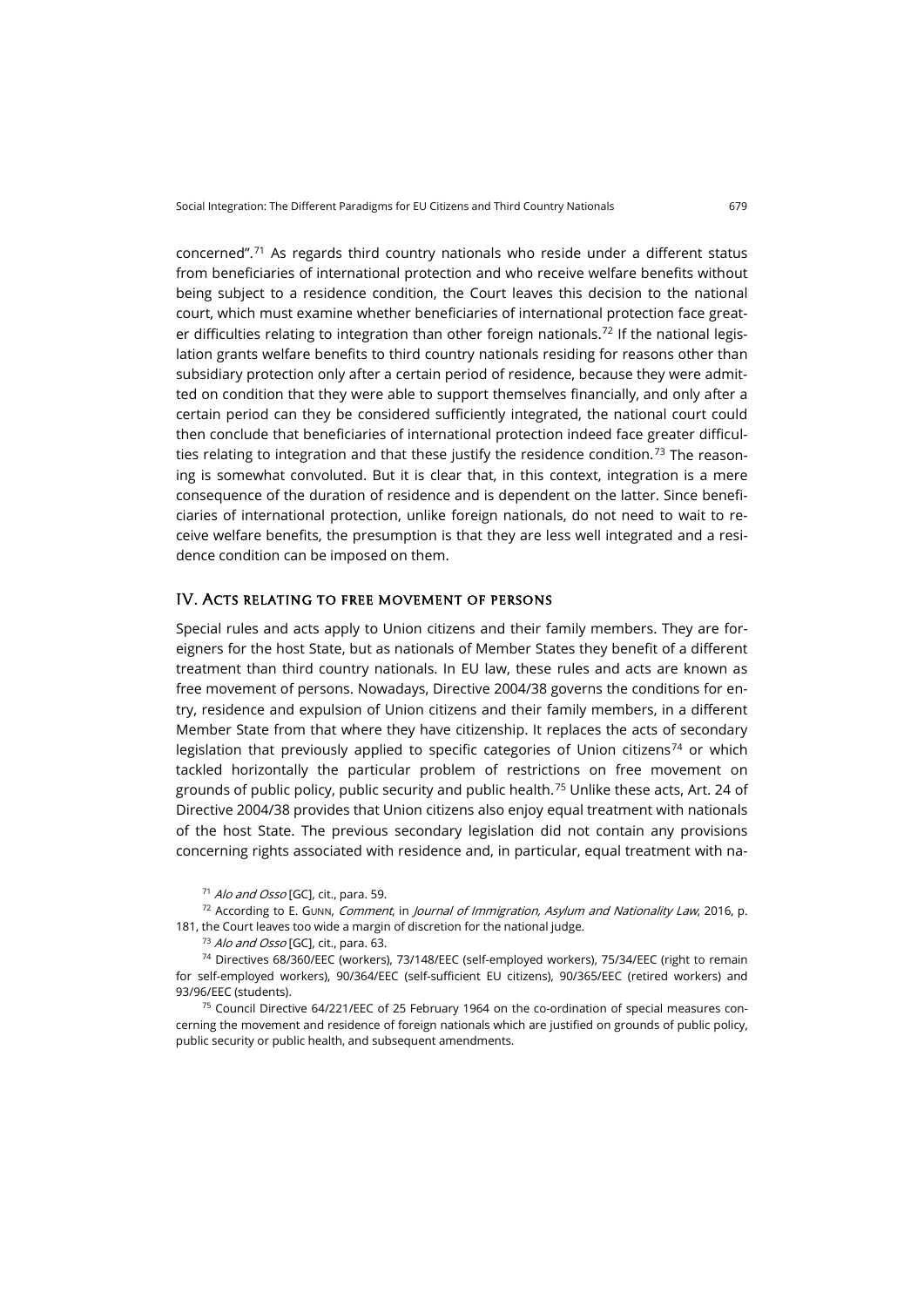tionals. In fact, Art. 3 of Directive 96/93 on the right to residence for students, provided that "[t]his Directive shall not establish any entitlement to the payment of maintenance grants by the host Member State on the part of students benefiting from the right of residence". Although equal treatment for workers was specified in Regulation 1612/68, which has been interpreted extensively by the Court as we will see shortly, the possibility or otherwise of invoking equal treatment for other Union citizens exercising free movement rights on another basis was directly dependent on primary law.

#### iv.1. Regulation 1612/68 on free movement of workers

Before examining Directive 2004/38 to identify how the concept of integration is considered in that Directive, a few comments should be made about Regulation  $1612/68^{76}$  $1612/68^{76}$  $1612/68^{76}$ (now replaced by Regulation 492/2011, $77$  which did not introduce any changes of interest to us here). The Regulation and its respective case-law bear witness to the interpretative possibilities offered as a result of the reference to integration contained therein.

The fifth recital (corresponding to the sixth recital in Regulation 492/2011) provided:

"Whereas the right of freedom of movement, in order that it may be exercised, by objective standards, in freedom and dignity, requires that equality of treatment shall be ensured in fact and in law in respect of all matters relating to the actual pursuit of activities as employed persons and to eligibility for housing, and also that obstacles to the mobility of workers shall be eliminated, in particular as regards the worker's right to be joined by his family and the *conditions for the integration of that family into the host country*" (emphasis added).

The Court of Justice has addressed this recital several times and has referred to elements of this recital for the purposes of interpreting the regulation's provisions, in relation principally, but not exclusively, to family members. Firstly, it has construed the reference to integration to mean that equal treatment must be ensured with nationals of the host country in terms of a child of a migrant worker being able to access the ad-vantages associated with education<sup>[78](#page-17-2)</sup>, even though Art. 12 (now 10) of the Regulation did not expressly mention this. Secondly, integration is considered when interpreting Art. 7, para. 2, of the Regulation, which provides that the migrant worker "shall enjoy

<span id="page-17-0"></span> $76$  Regulation (EEC) 1612/68 of the Council of 15 October 1968 on freedom of movement for workers within the Community.

<span id="page-17-1"></span><sup>77</sup> Regulation (EU) 492/2011 of the European Parliament and of the Council of 5 April 2011 on freedom of movement for workers within the Union.

<span id="page-17-2"></span> $78$  Court of Justice: judgment of 11 April 1973, case 76/72, *Michel S.*, regarding benefits provided for with the view of allowing the rehabilitation of the handicapped; judgment of 3 July 1974, case 9/74, Casagrande, on measures relating to educational grants; judgment of 15 March 1989, joined cases 389/87 and 390/87, Echternach and Moritz, on the assistance granted to cover the costs of students' education and maintenance; judgment of 13 November 1990, case C-308/89, *Di Leo*, on educational grants, where the education or training is pursued in the State of origin.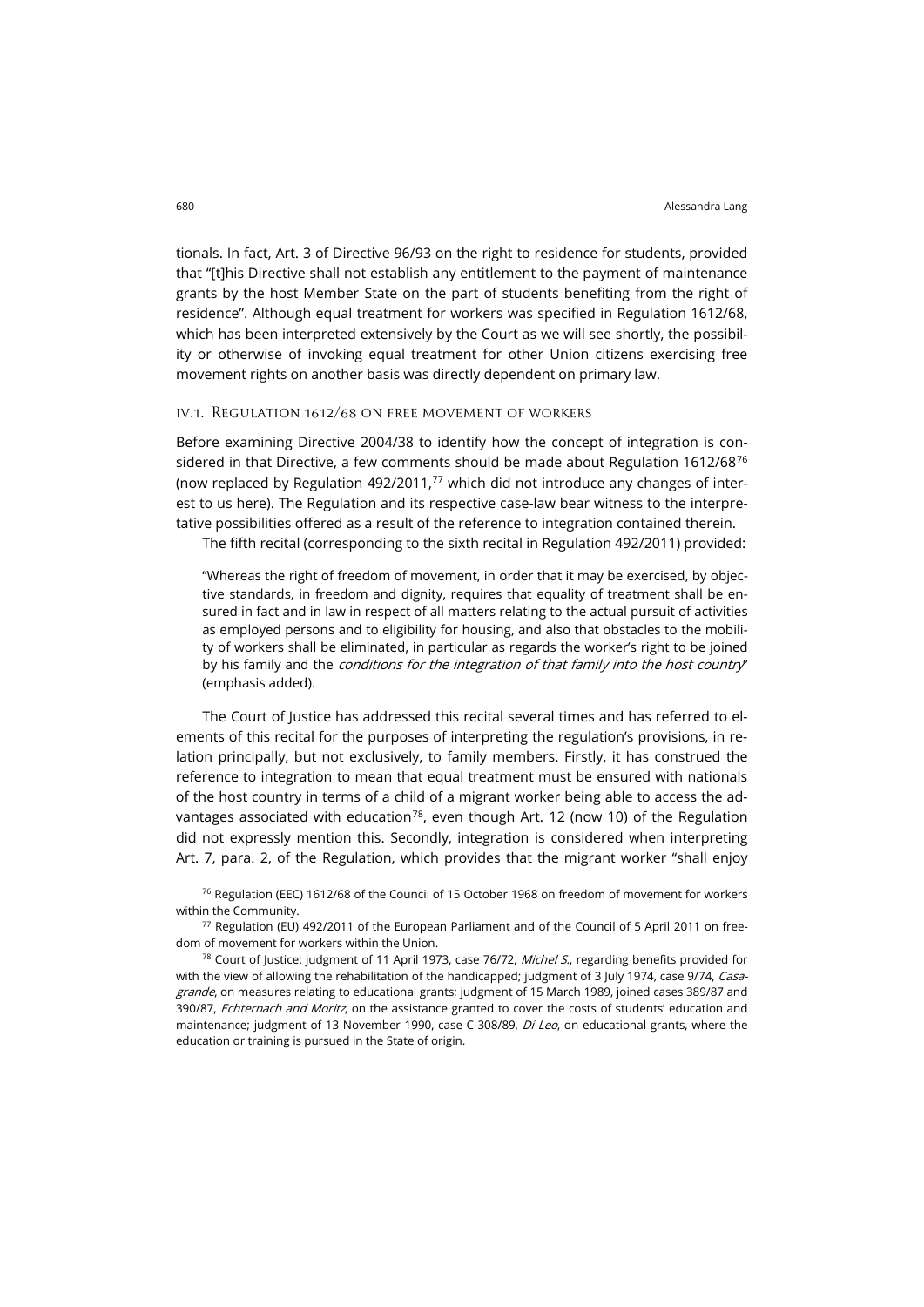the same social and tax advantages as national workers". In determining whether a non-economic advantage falls within the scope of Art. 7, para. 2, the Court has highlighted the contribution that this can make to the migrant worker's integration into the host country. In *Mutsch*, the social advantage that contributes towards integration is the right to use one's own language in proceedings;<sup>[79](#page-18-0)</sup> in Reed it is the right to obtain a resi-dence permit for an unmarried partner.<sup>[80](#page-18-1)</sup> Thirdly, Art. 11 of the Regulation, interpreted in the light of the fifth recital, has led the Court to state that a spouse, national of a nonmember country, has the right to pursue a regulated profession if he or she holds the qualifications required by national law. $81$  In these rulings, the reference to integration serves to reinforce equal treatment, which is an instrument for integration and contributes towards the achievement of free movement of workers. In other words, a migrant worker is integrated if the State grants him or his children the same advantages that it grants to a national worker or his children. The State therefore promotes integration through full recognition for migrant workers of equal treatment with nationals.

The most daring interpretation of the regulation and, in particular, of Art. 12, from the perspective of integration, is the Court of Justice's interpretation in *Echternach and Moritz*.<sup>[82](#page-18-3)</sup> The case was unusual because it concerned the possibility for the migrant worker's son to continue his studies in the migrant worker's previous country of residence. The son would have accompanied his parents to the State to which the family moved but, in that State, he would not have been able to complete the education that he began in the other State, because of a lack of coordination. The Court states that integration of the migrant worker in the society of the host country is only possible if the child is able not only to begin his education but also to complete that education. In the subsequent case *Baumbast and R.*, the Court generalises that right to finish one's studies and extends it to cases where the element of necessity found in *Echternach* is not present, thus clarifying that the right is acquired not only when the child is prevented from completing his education in the country to which the family has moved but also simply on account of having started his education.<sup>[83](#page-18-4)</sup>

The migrant worker's child retains that right, which also includes the right to State funding of studies, as well as the associated right of residence, even where the parent has left the country. This is therefore a right (or, rather, a set of rights) that is granted irrespective of the worker's integration in the host State, because it survives the migrant worker's departure. Here it seems more likely that the Court is wishing to keep the mi-

<sup>&</sup>lt;sup>79</sup> Court of Justice, judgment of 11 July 1985, case 137/84, Mutsch.

<sup>80</sup> Court of Justice, judgment of 17 April 1986, 59/85, Reed.

<span id="page-18-4"></span><span id="page-18-3"></span><span id="page-18-2"></span><span id="page-18-1"></span><span id="page-18-0"></span><sup>81</sup> Court of Justice, judgment of 7 May 1986, case 131/85, Gül. Directive 2004/38 repealed Art. 11 of Regulation 1612/68. Art. 23 of the Directive corresponds to Art. 11 of the Regulation. Regulation 492/2011 does not have any equivalent provision.

<sup>82</sup> Echternach and Moritz, cit.

<sup>83</sup> Court of Justice, judgment of 17 September 2002, case C-413/99, Baumbast, para. 53.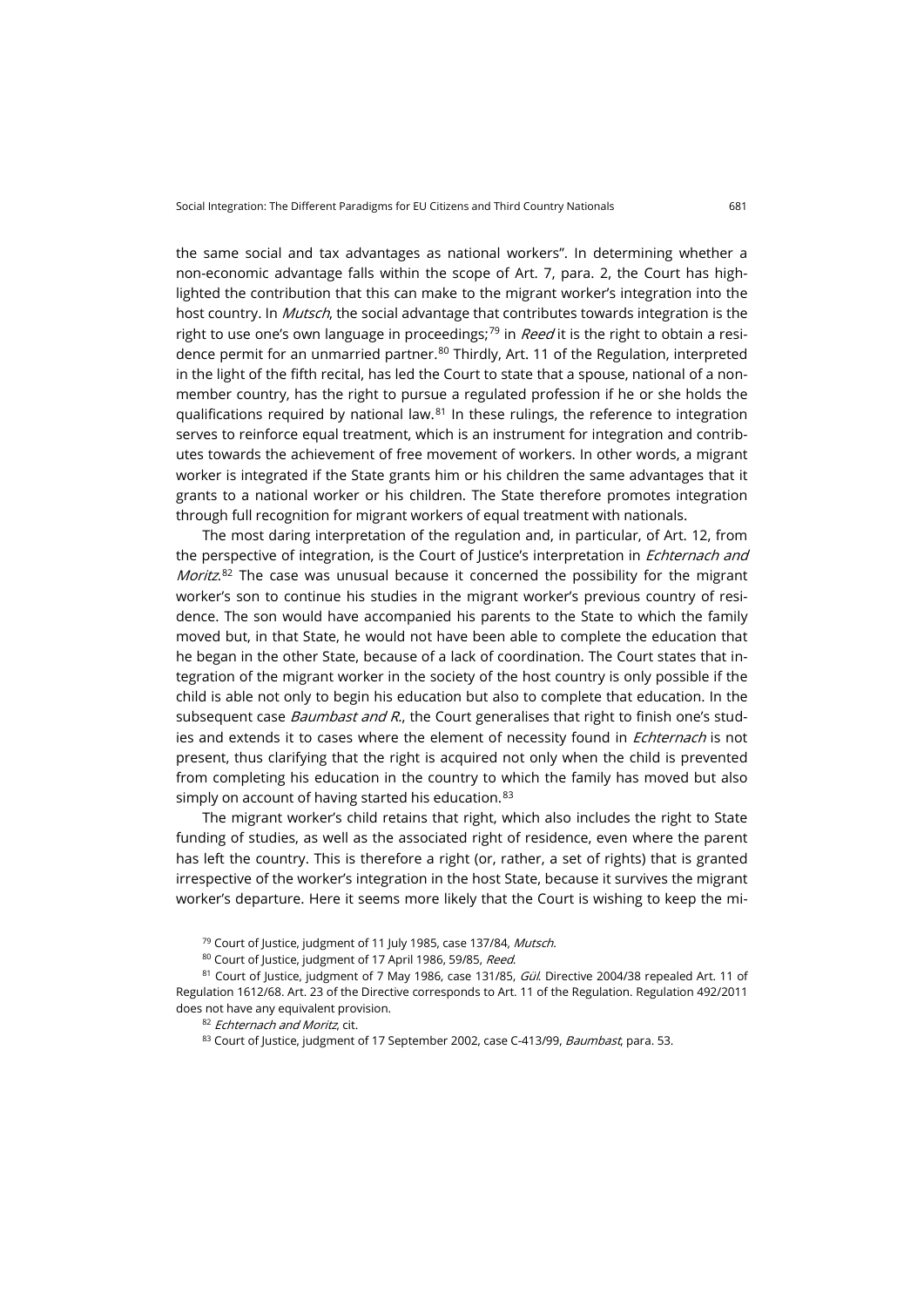grant worker's child within the scope of European Union law and, specifically, within the scope of the right to equal treatment with nationals of the host State, albeit through the fiction of the requirement to ensure the integration of a migrant worker who has now departed. The integration facilitated by this case-law is, at best, that of the migrant worker's child.[84](#page-19-0)

The right that the migrant worker's child derives from Art. 12 of Regulation 1612/68 is an independent right, capable of supporting the right of residence of the parent who is the primary carer, even if the latter is a third country national or does not have sufficient resources, where the child is unable, owing to his age or for other reasons, $85$  to live on his own in the State in which he is studying.<sup>[86](#page-19-2)</sup>

### iv.2. Directive 2004/38

Looking now at Directive 2004/38, the principle established in that Directive can be summarised as follows: all Union citizens have the right of residence for up to three months and retain that right unless they become an excessive burden on the host State. During that period (and unless they are workers), Union citizens are not eligible for social assistance. For periods of residence of more than three months, Union citizens have the right of residence in a Member State other than their own if they are workers or self-employed persons, they are students and have sufficient resources to support themselves financially or if they are neither workers nor students but have sufficient resources to support themselves financially without claiming benefits from the host State.<sup>[87](#page-19-3)</sup> During that period, Union citizens are entitled to equal treatment with nationals, with the sole exception of maintenance grants and student loans, to which they are not entitled unless – again – they are workers. After five years of legal and continuous residence, Union citizens acquire a right of permanent residence, with which certain specific rights are associated. Firstly, residence is no longer subject to conditions. Thus it does not matter if they lose their job or no longer have sufficient resources, circumstances which would previously have caused them to lose their right of residence. Moreover, a person does not become an excessive burden on the host State simply on

<span id="page-19-0"></span>84 In *Echternach and Moritz*, the Court refers to the workers' integration in para. 20 and to the children's integration in para. 35.

<span id="page-19-1"></span>85 Court of Justice, judgment of 8 May 2013, case C-529/11, Alarape and Tijani. The child was a 22year-old doctoral student, but the Court called upon the national judge to evaluate whether he nonetheless needs the presence of his mother to finish his studies.

<span id="page-19-2"></span>86 Baumbast, cit.; Court of Justice, judgment of 23 February 2010, case C-480/08, Teixeira [GC]; Court of Justice, judgment of 23 February 2010, case C-310/08, Ibrahim [GC].

<span id="page-19-3"></span>87 Directive 2004/38: Arts 6 (right of residence for up to three months) and 7 (right of residence for more than three months). On the Directive, see E. GUILD, S. PEERS, J. TOMKIN, The EU Citizenship Directive. A Commentary, Oxford: Oxford University Press, 2014; C. BARNARD, The Substantive Law of the EU. The Four Freedoms, Oxford: Oxford University Press, 2016, p. 331 et seq.; C. MORVIDUCCI, I diritti dei cittadini europei, Torino: Giappichelli, 2017.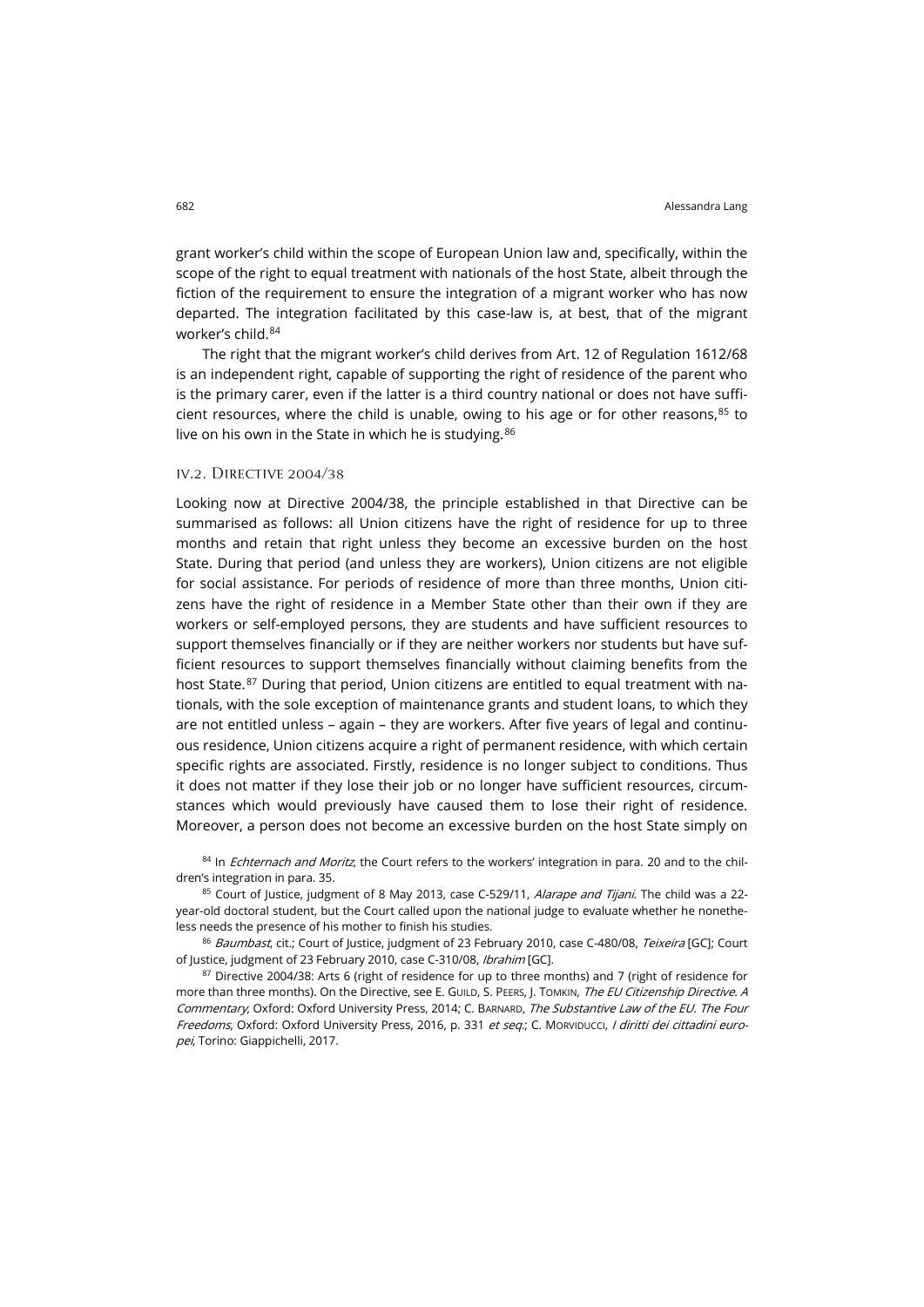account of having applied for or received social benefits. Secondly, a person is fully entitled to non-discrimination on grounds of nationality, and the host State cannot lawfully invoke derogations under Art. 24. Thirdly, a person enjoys enhanced protection against expulsion, which, under Art. 28, para. 2, can be decided only "on serious grounds of public policy or public security".

The Directive contains few references to integration. These can be found principally in the recitals and concern two areas: right of permanent residence and protection against expulsion.

As to the right of permanent residence, $88$  recital 18 describes it as being a vehicle for integration, specifying that it is a genuine vehicle for integration if "once obtained, [the right of residence is no longer] subject to any conditions".

As regards protection against expulsion, the system introduced in the Directive is summarised in recital 24: "the greater the degree of integration of Union citizens and their family members in the host Member State, the greater the degree of protection against expulsion should be". The system, as the Court does not fail to point out, "is based on the degree of integration of those persons in the host Member State",<sup>[89](#page-20-1)</sup> but does not clarify when the person is integrated, leaving the national authorities to assess that matter. Art. 28 requires a State intending to expel a Union citizen on grounds of public policy or public security, to take account of a series of considerations "such as how long the individual concerned has resided on its territory, his/her age, state of health, family and economic situation, social and cultural integration into the host Member State and the extent of his/her links with the country of origin". Here integration is qualified by the adjectives "social and cultural" and is mentioned separately from duration of residence, thus the two concepts can be regarded as being different. The provision, read in the light of recitals 23 and 24,<sup>[90](#page-20-2)</sup> can be interpreted in the sense that States must apply the principle of proportionality before taking an expulsion decision, and only if the State's interest in having the individual expelled prevails over the latter's interest in remaining can the State legitimately take the expulsion decision. According to the wording of the Directive, it therefore seems possible to conclude that even an integrated person can be conceived to behave in a manner such as to constitute a threat that is abstractly sufficient to justify an expulsion decision, were it not for the fact that the taking of that decision would be disproportionate in the case in question (because, as Art. 27, para. 2, states: "The personal conduct of the individual concerned must rep-

<span id="page-20-0"></span>88 The right of permanent residence is a novelty in EU law: see E. GUILD, S. PEERS, J. TOMKIN, The EU Citizenship Directive, cit., p. 183.

<span id="page-20-2"></span>90 Recital 24 has already been quoted in the text. Recital 23 itself provides that expulsion of Union citizens or their family members can harm those who "have become genuinely integrated into the host Member State".

<span id="page-20-1"></span><sup>89</sup> Court of Justice: judgment of 23 November 2010, case C-145/09, Tsakouridis [GC], para. 25; judgment of 16 January 2014, case C-400/12, M.G., para. 30.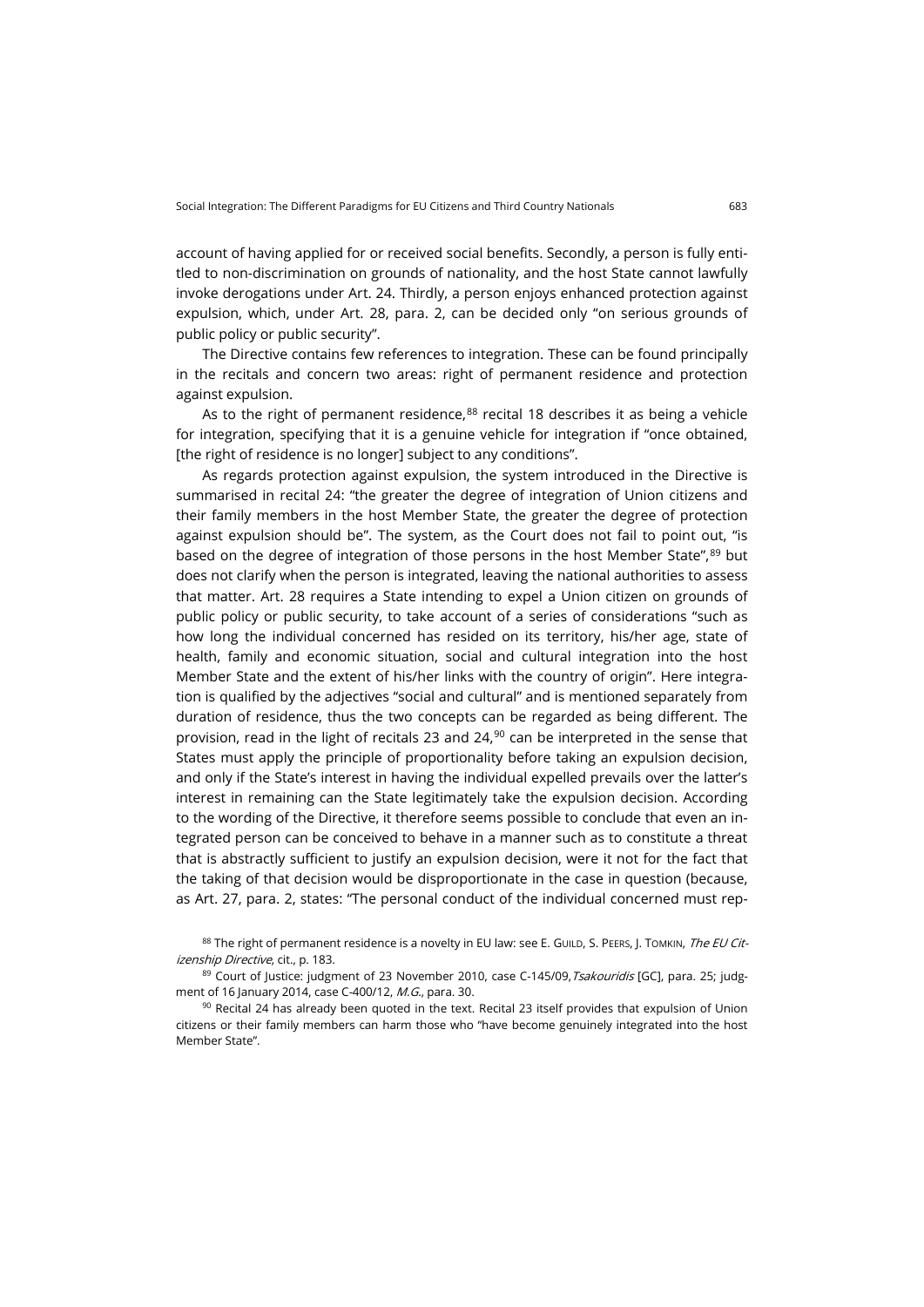resent a genuine, present and sufficiently serious threat affecting one of the fundamental interests of society").

As regards integration being one of the factors that the State needs to take into account before taking an expulsion decision, mention can be made of the Tsakouridis judgment, in which the Court stated the following:

"a balance must be struck more particularly between the exceptional nature of the threat to public security as a result of the personal conduct of the person concerned […], on the one hand, and, on the other hand, the risk of compromising the social rehabilitation of the Union citizen in the State in which he has become genuinely integrated, which [...] is not only in his interest but also in that of the European Union in general".<sup>[91](#page-21-0)</sup>

These words reinforce the idea that even an integrated person can behave in such a way that is abstractly capable of justifying an expulsion decision. Furthermore, they connect integration with social rehabilitation, suggesting that rehabilitation can be more successful in the State in which the person is integrated than in the State of origin. According to the traditional interpretation, expulsion is simply the State's decision to "dispose" of an unwelcome person and is not accompanied by any rehabilitation programme or any form of coordination with the State of origin. The concern is that the State of origin will readmit the person,  $92$  not that it will rehabilitate him or do anything to deal with the danger that he presents. Social rehabilitation requirements do not appear to be given similar consideration in subsequent judgments, as we will see below.

Integration requirements are therefore behind the requirement for a certain period of residence before being able to claim equal treatment. As already mentioned, Art. 24 of the Directive provides that the degree of equal treatment is determined on the basis of duration of residence. In the Förster case, the Court had stated that the period of five years of residence provided for in Dutch law before students could obtain maintenance assistance was an appropriate length of time to ensure that the Union citizen had inte-grated into the host State.<sup>[93](#page-21-2)</sup> The Directive was not applicable *ratione temporis*, but it is interesting to note that the waiting time is exactly the same as that specified in Art. 24 of the Directive, which the Court nonetheless quoted anyhow. It is safe to assume

#### 91 Tsakouridis [GC], cit., para. 50.

<span id="page-21-1"></span><span id="page-21-0"></span> $92$  Art. 27, para. 4, of Directive 2004/38 establishes that "the Member State which issued the passport or identity card shall allow the holder of the document who has been expelled on grounds of public policy, public security, or public health from another Member State to re-enter its territory without any formality even if the document is no longer valid or the nationality of the holder is in dispute".

<span id="page-21-2"></span>93 Court of Justice, judgment of 18 November 2008, case C-158/07, *Förster* [GC]. The requirement that a Union citizen who is not a worker must demonstrate a certain degree of integration with the host State in order to enjoy equal treatment with nationals had been accepted by the Court in Bidar: see Court of Justice, judgment of 15 March 2005, case C-209/03, Bidar [GC]. Integration could be ensured by a certain period of residence. In Förster, however, the Court accepts that a predefined period of residence is sufficient without the need to conduct a proportionality assessment based on the specific characteristics of the case.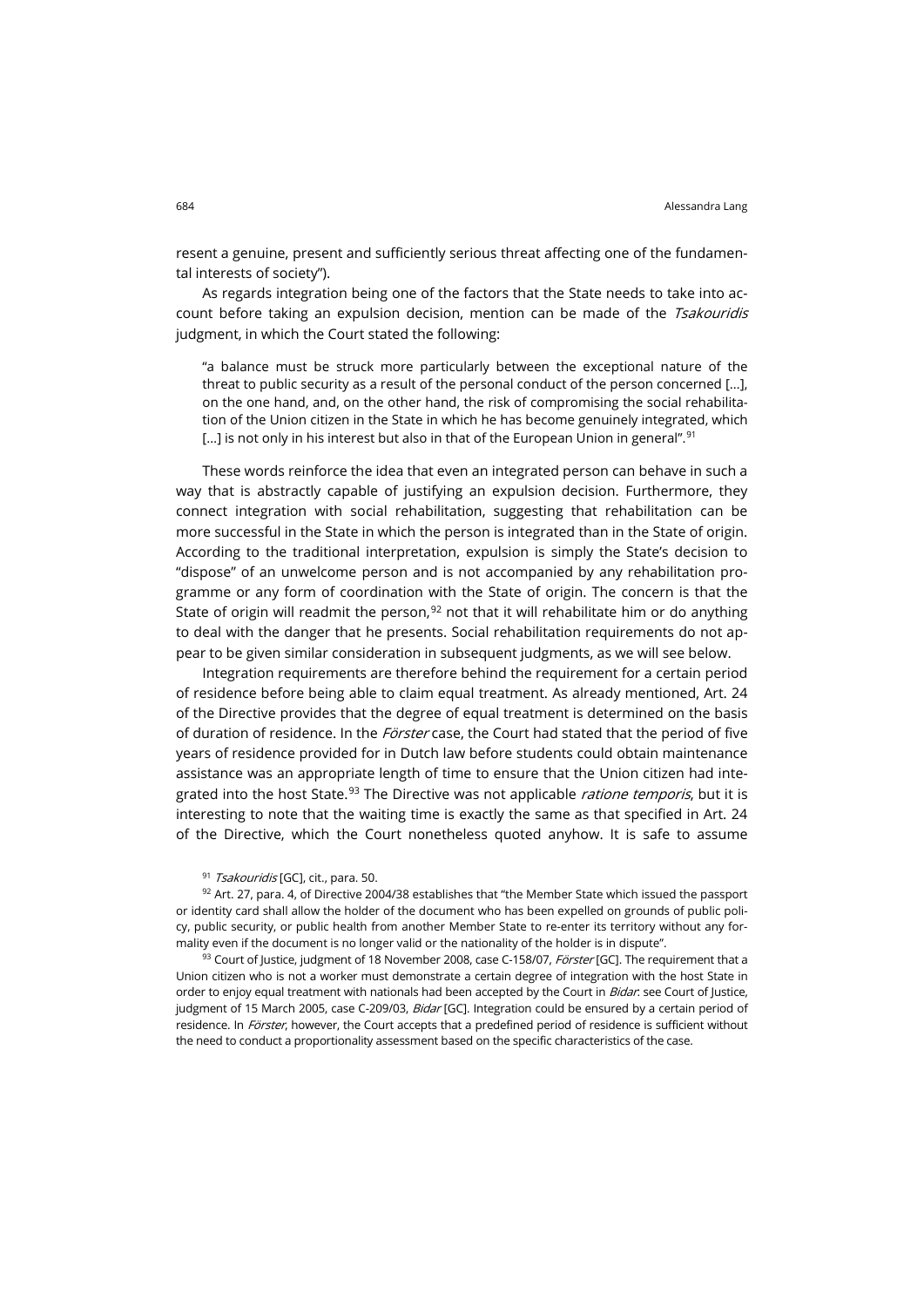therefore that the justification accepted for the national measure is transposable to the Directive.<sup>94</sup> This conclusion is corroborated by subsequent Court judgments. In *Commission v. Netherlands*,<sup>[95](#page-22-1)</sup> the Court states that where a worker has participated in the employment market of the host State and contributed to the financing of the State through social contributions and taxes, he has a sufficient link of integration to claim equal treatment with nationals and no waiting period can be imposed on him.<sup>[96](#page-22-2)</sup> In Commission v. Austria,<sup>[97](#page-22-3)</sup> the Court examined whether the Austrian legislation that granted the benefit of reduced fares on public transport to students whose parents received family allowances in Austria was compatible with the prohibition of discrimination on grounds of nationality. In order not to be indirectly discriminatory, the criterion for selection of beneficiaries should have been established objectively, so as to ascertain that "there is a genuine link between a claimant to a benefit and the competent Member State".<sup>[98](#page-22-4)</sup> This link exists where the beneficiary "is enrolled at a private or public establishment, accredited or financed by the host Member State on the basis of its legislation or administrative practice, for the principal purpose of following a course of study, including vocational training, in accordance with the first indent of Art. 7, para. 1, let. c), of Directive 2004/38".[99](#page-22-5)

Besides these express or implied references, the Directive does not mention the concept of integration again. In fact, States cannot stipulate that integration conditions must be fulfilled before the right of residence is granted, even if such conditions are laid down by law. The requirements on which residence is conditional are listed exhaustive-ly in the Directive itself and the States cannot add others.<sup>[100](#page-22-6)</sup>

However, this analysis cannot be limited to an examination of the wording of the Directive and ignore the trend observed in the case-law of the Court, which, consciously or otherwise, has considered the matter of integration in its interpretation of the Di-

<span id="page-22-0"></span>94 According to N. Nic SHUIBHNE, The Third Age of EU Citizenship. Directive 2004/38 in the Case Law of the Court of Justice, in P. Syrens (ed.), The Judiciary, the Legislature and the EU Internal Market, Cambridge: Cambridge University Press, 2012, p. 350, "the Court […] issued a clear signal of deference to the legislature".

95 Court of Justice, judgment of 14 June 2012, case C-542/09, Commission v. Netherlands.

<span id="page-22-2"></span><span id="page-22-1"></span> $96$  An additional source of concerns is the case law that makes satisfying not better-defined integration links a condition for access to benefits for frontier workers. On this subject, which falls outside the present paper's focus, because it does not deal with the application of Directive 2004/38, see S. MONTALDO, Us and Them: Restricting EU Citizenship Rights Through the Notion of Social Integration, in Freedom, Security & Justice: European Legal Studies, 2017, p. 40 et seq.

<sup>97</sup> Court of Justice, judgment of 4 June 2015, case C-75/11, *Commission v. Austria*.

98 Commission v. Austria, cit., para. 59.

99 Ibid., para. 64.

<span id="page-22-6"></span><span id="page-22-5"></span><span id="page-22-4"></span><span id="page-22-3"></span>100 Court of Justice, judgment of 25 July 2008, case C-127/08, Metock [GC], stating that Art. 10 of Directive 2004/38 lists exhaustively the documents which third-country nationals family members may have to present in order to have a residence card issued (para. 53). The same reasoning, which is grounded on the wording of the provision, may be transposed to Art. 7 of the Directive as well.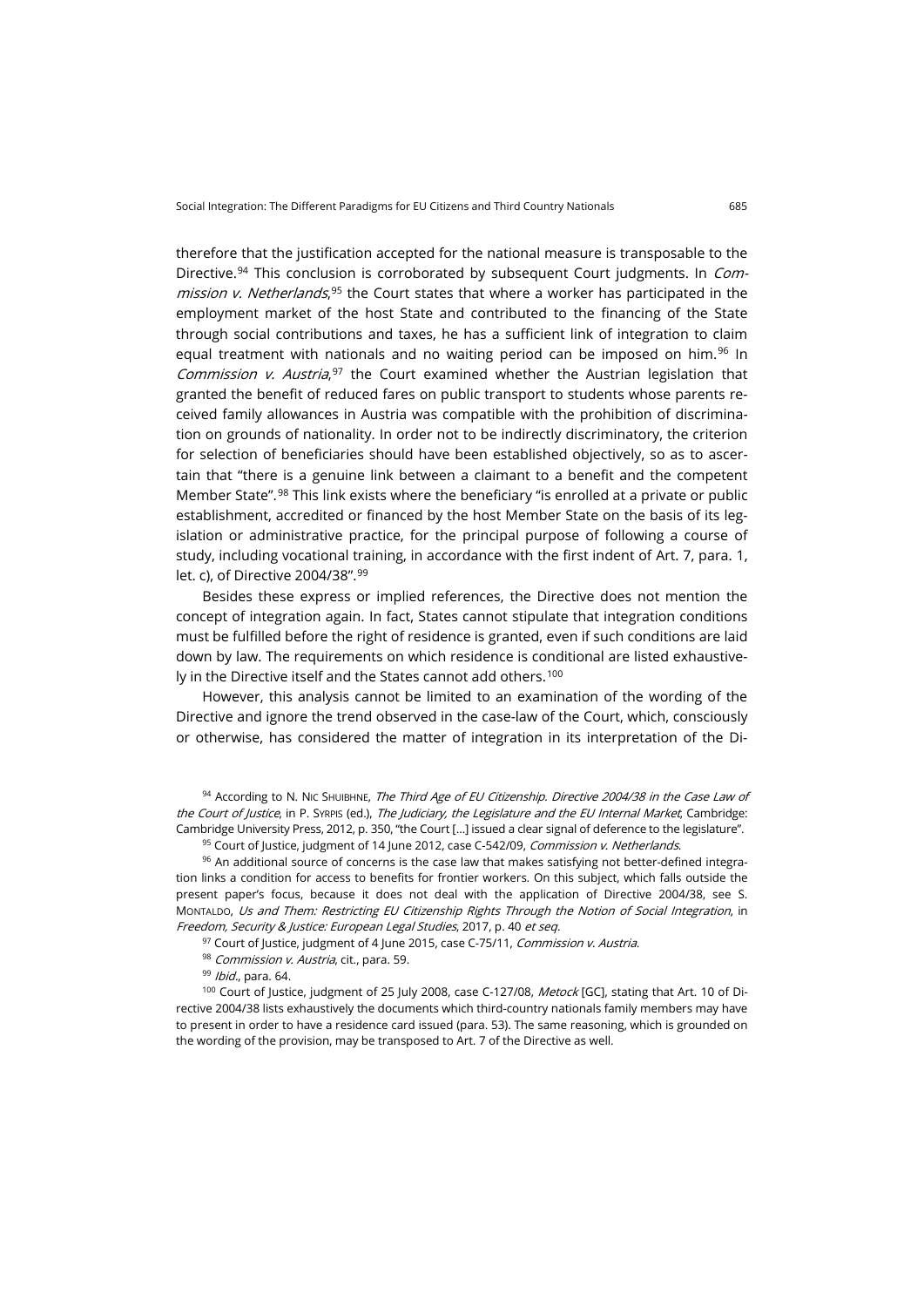rective, with rather worrying outcomes.<sup>[101](#page-23-0)</sup> In the opinion of this author, this case-law has developed without considering the overall picture and has gradually taken a somewhat unexpected direction.

The starting point can be traced back to the judgment in Lassal, concerning the right of permanent residence, in which the Court took inspiration from the part of the recitals which read: "The EU legislature made the acquisition of the right of permanent residence pursuant to Art. 16, para. 1, of Directive 2004/38 subject to the integration of the citizen of the Union in the host Member State".<sup>[102](#page-23-1)</sup> Integration becomes a condition for acquiring the right of permanent residence and not as a consequence of that right, as could be assumed from the recitals to the Directive. In *Lassal*, this assertion was perhaps linked to the peculiarities of that case, because the underlying problem for the Court was to determine whether a person who, before the entry into force of the Directive, had resided for five years in the host State and had subsequently been absent from that State for around ten months was able to acquire a right of permanent residence. In giving more weight to the period of residence than the period of absence, the Court follows a substantialist approach whereby any continuous period of residence as a worker or person seeking work guarantees the integration required for acquiring the right of permanent residence. In the ruling, the sentence quoted is placed in the context of the proceedings, because integration is considered to exist in the case of prolonged residence. The point in discussion was, instead, whether the link with the State arising from prolonged residence was jeopardised by an absence of a certain duration.<sup>[103](#page-23-2)</sup> In short, the Court was attempting to attach importance to the period of residence completed before the entry into force of the Directive and consistent with the conditions laid down by the Union law applicable at the time, to avoid any damage being caused to the new system, which was designed to enhance rather than diminish the rights of Union citizens.

In the subsequent *Dias* case,<sup>[104](#page-23-3)</sup> the Court was once again faced with events occurring prior to the entry into force of the Directive. The difference with the previous case is that the applicant in the main proceedings, after residing for a continuous period of five years, remained in the State without working or looking for work and yet retained her residence permit.<sup>[105](#page-23-4)</sup> Referring to its established case-law whereby a residence per-

<span id="page-23-0"></span><sup>101</sup> Among the most critical comments, see N. Nic SHUIBHNE, Limits Rising, Duties Ascending: the Changing Legal Shape of Union Citizenship, in Common Market Law Review, 2015, p. 889 et seq.; C. O'BRIEN, Civis Capitalist Sum: Class as the New Guiding Principle of EU Free Movement Rights, in Common Market Law Review, 2016, p. 953 et seq.

<span id="page-23-2"></span><span id="page-23-1"></span><sup>102</sup> Court of Justice: judgment of 7 October 2010, case C-162/09, Lassal, para. 37; judgment of 16 January 2014, case C-378/12, Onuekwere, para. 24.

<span id="page-23-4"></span><span id="page-23-3"></span><sup>105</sup> The residence permit was the document that, on the basis of Directive 68/360 applicable to the facts in question, was issued to the worker.

<sup>103</sup> Lassal, cit., paras 48, 55 and 56.

<sup>&</sup>lt;sup>104</sup> Court of Justice, judgment of 21 July 2011, case C-325/09, Dias.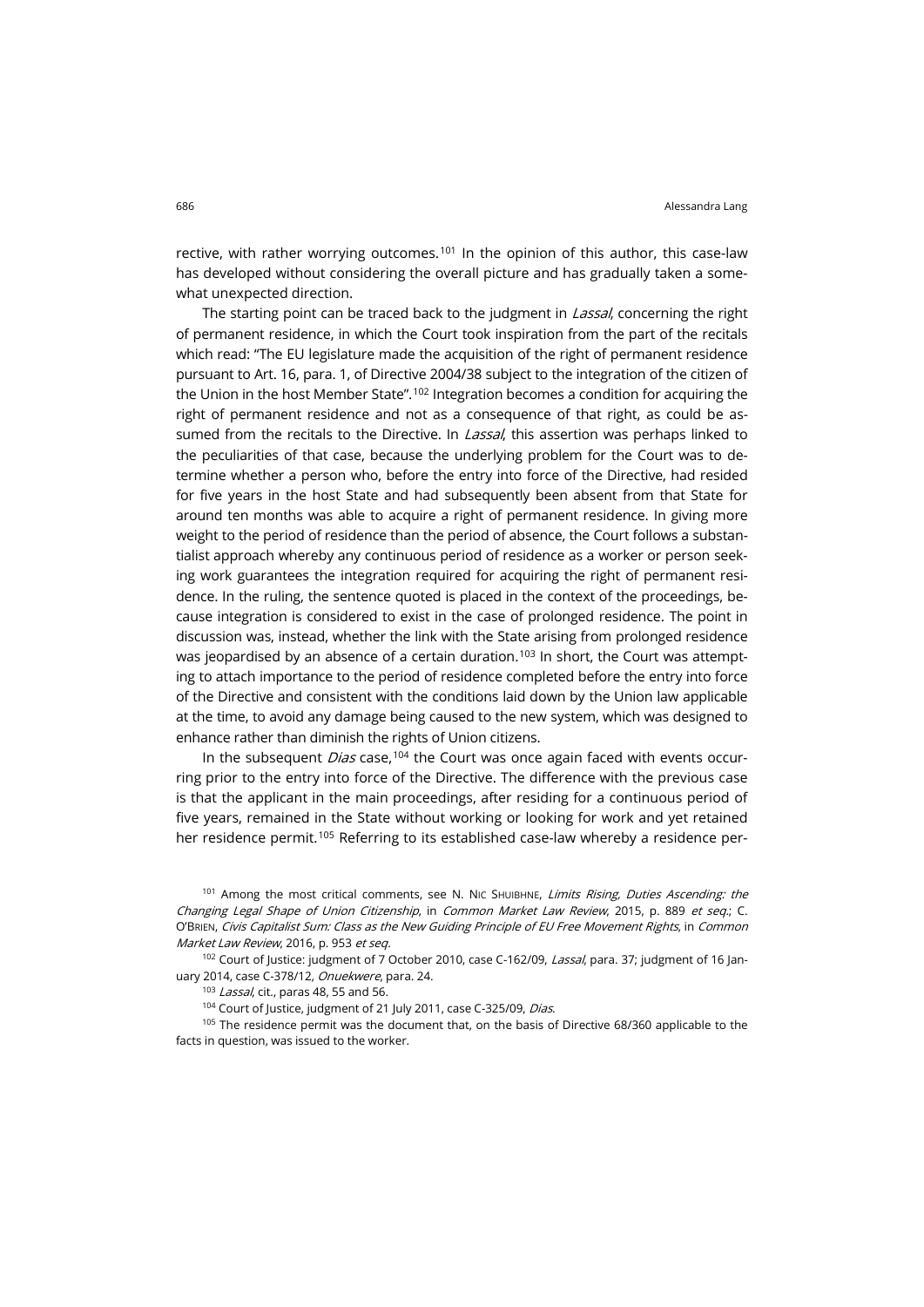mit does not give rise to any right to reside,<sup>[106](#page-24-0)</sup> the Court states that mere possession of a residence permit does not mean that residence is legal for the purposes of acquiring the right of permanent residence. The legality of the residence depends in fact on whether the conditions laid down in the Directive have been fulfilled. Mrs Dias had left her job voluntarily after childbirth, in order to look after her son and received a social allowance during that period of around one year. The Court does not try to consider whether she could retain the status of worker. It is true that Directive 2004/38 does not include, among the situations in which a worker retains the status of worker despite not working, any periods spent looking after children,<sup>[107](#page-24-1)</sup> but this issue deserves to be looked at sooner or later. The Court ultimately treats as an absence any period of residence that does not meet one of the conditions set out in Art. 7, para. 1, of the Directive. Based on the premise that the right of permanent residence is lost in the case of two-year absences because they call into question "the integration link between the person concerned and that Member State", the Court concludes that this integration link "is also called into question in the case of a citizen who, while having resided legally for a continuous period of five years, then decides to remain in that Member State without having a right of residence".<sup>[108](#page-24-2)</sup> In para. 64, it adds: "The integration objective which lies behind the acquisition of the right of permanent residence laid down in Art. 16, para. 1, of Directive 2004/38 is based not only on territorial and time factors but also on qualitative elements, relating to the level of integration in the host Member State". Here the Court separates integration from presence in the State, giving integration a qualitative connotation not further specified. The assertion, which could have been interpreted as an unfortunate consequence of the characteristics of that case, $109$  can be found again in *Onuekwere*.<sup>[110](#page-24-4)</sup> Here the Court was trying to assess whether a period of imprisonment following a criminal conviction could be taken into consideration for the purposes of acquisition of the right of permanent residence. The conclusion is that such residence is not legal pursuant to Art. 16 of the Directive and interrupts continuity of

<span id="page-24-0"></span><sup>106</sup> Court of Justice: judgment of 8 April 1976, case 48/75, Royer, para. 47 (on the residence card established by pre-Directive 2004/38 legislation); judgment of 8 October 2009, case C-123/08, Wolzenburg [GC], para. 51 (on the document attesting to the permanence of the EU citizens' residence, under Directive 2004/38).

<span id="page-24-1"></span><sup>107</sup> The problem was addressed in Court of Justice, judgment of 19 June 2014, case C-507/12, Saint Prix. The Court stated that Art. 45 TFEU itself grounds the maintenance of the right to reside in these cases. C. O'BRIEN, Civis Capitalist Sum, cit., p. 971 et seq., highlights the disproportionate impact upon women exerted by the traditional reading of free movement rights.

108 Dias, cit., para. 63.

<span id="page-24-4"></span><span id="page-24-3"></span><span id="page-24-2"></span>109 If the same facts had occurred after the entry into force of Directive 2004/38, Mrs Dias would not have lost the right of permanent residence, during the period in which she had left work to look after her son and she would have been entitled to any benefit available to nationals of the host State. E. GUILD, S. PEERS, J. TOMKIN, The EU Citizenship Directive cit., p. 202, were hoping that this interpretation would be limited "to the transposition period for the Directive".

110 Onuekwere, cit.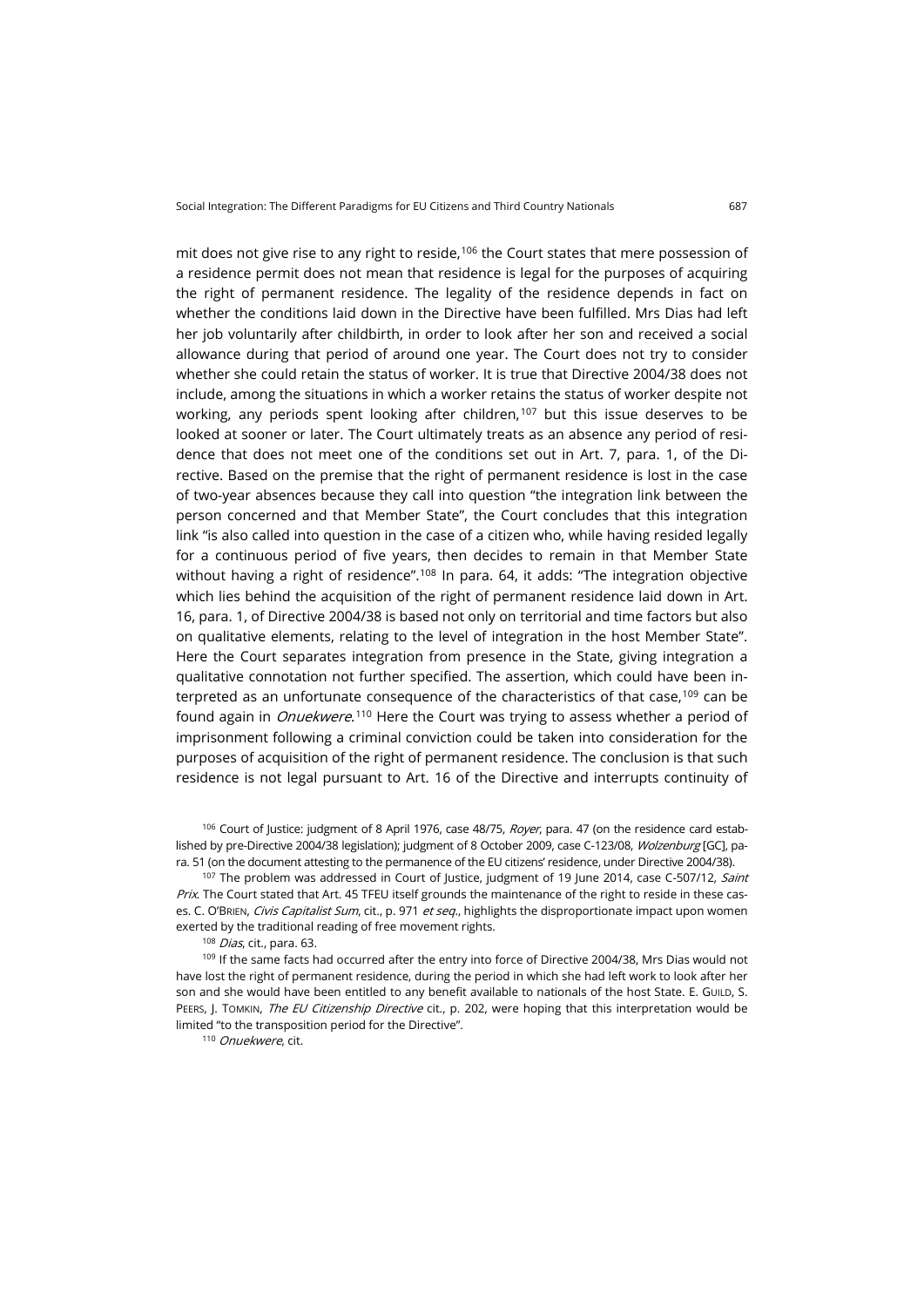residence. Firstly, the Court, after recalling para. 64 of the *Dias* judgment, continues by stating that "[t]he imposition of a prison sentence by the national court is such as to show the non-compliance by the person concerned with the values expressed by the society of the host Member State in its criminal law", thus the taking into consideration of such periods would be contrary to the aim pursued by the Directive.[111](#page-25-0) Secondly, the Court states that the "condition of continuity of legal residence satisfies the integration requirement which is a precondition of the acquisition of the right of permanent residence".[112](#page-25-1) However, this interpretation is not the only interpretation possible. Legal scholars had put forward another interpretation, namely that since, on the basis of recital 17 and Art. 21, only the enforcement of an expulsion decision interrupts continuity of residence, it must be inferred that imprisonment not accompanied by expulsion does not prevent the right of permanent residence from being acquired.<sup>[113](#page-25-2)</sup>

The effect of the case-law mentioned above can be summarised as follows: in order to obtain the right of permanent residence, it is necessary to reside under the conditions laid down in the Directive, [114](#page-25-3) in other words as a worker or self-employed person, student or self-sufficient person, or family member, and never to have infringed the law or spent time in prison. In short, the Court, with respect to the system provided for in the Directive, seen through the prism of integration, infers additional obligations to those expressly specified.[115](#page-25-4) Furthermore, the Court has denied that periods of residence based on national law or on other provisions of Union law can be taken into con-sideration for the purposes of acquiring the right of permanent residence.<sup>[116](#page-25-5)</sup>

This case-law has affected the interpretation of other provisions of the Directive. In particular, in order to claim equal treatment under Art. 24, the Court has stated that Un-

111 *Ibid.*, para. 26.

<span id="page-25-1"></span><span id="page-25-0"></span>112 Ibid., para. 30. Other language versions are even more explicit: In Italian, the words "obbligo d'integrazione" are used and, in French, "obligation d'intégration".

113 E. GUILD, S. PEERS, J. TOMKIN, The EU Citizenship Directive, cit., p. 193.

<span id="page-25-3"></span><span id="page-25-2"></span>114 Legal residence is thus defined by recital 17. The Court accepts this interpretation and considers it to be exhaustive, even though other interpretations are possible: see the next footnote.

<span id="page-25-4"></span><sup>115</sup> In her suggestive interpretation of the Directive from the perspective of restrictions on free movement as opposed to from the traditional perspective of rights, N. NIC SHUIBHNE, Limits Rising, Duties Ascending, cit., p. 920, adds that "a duty to integrate properly" can be inferred from that case-law.

<span id="page-25-5"></span><sup>116</sup> As to period of residence under national law: "[A] period of residence which complies with the law of a Member State but does not satisfy the conditions laid down in Art. 7(1) of Directive 2004/38 cannot be regarded as a 'legal' period of residence within the meaning of Art. 16(1)": Court of Justice, judgment of 21 December 2011, joined cases C-424/10 and C-425/10, Ziolkowski [GC], para. 47. As to period of residence under other provision of EU law, see Court of Justice, judgment of 6 September 2012, joined cases C-147/11 and C-148/11, Czop and Punakova, and Alarape and Tijani, cit., stating that residence under Art. 12 Regulation 1612/68 (now Art. 10 Regulation 492/2011) cannot be considered as legal residence for the purpose of Art. 16 Directive 2004/38. For critical remarks on these statements, see E. GUILD, S. PEERS, J. TOMKIN, The EU Citizenship Directive, cit., p. 163 et seq.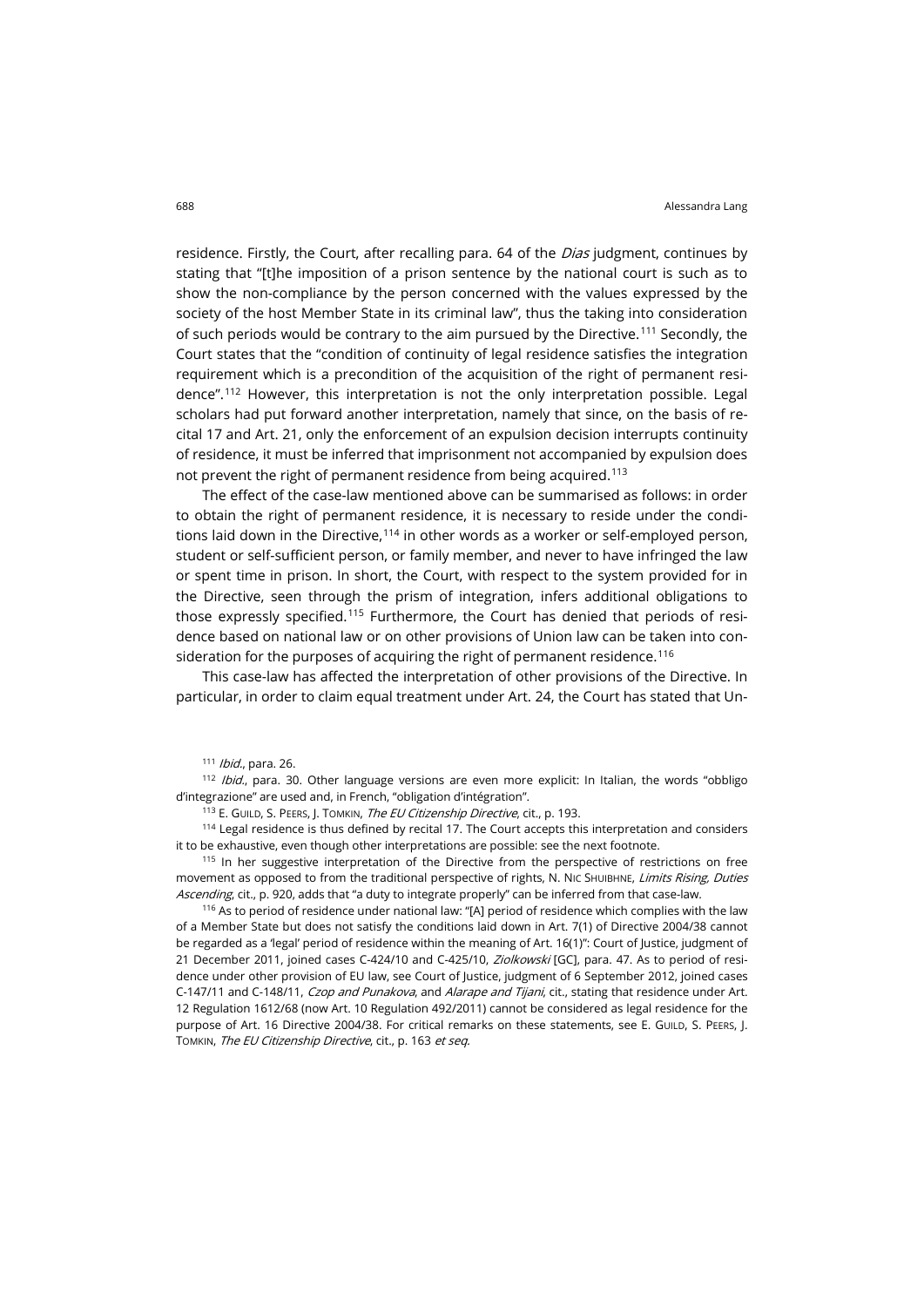ion citizens must reside under the conditions set out in the Directive, with any periods of residence accrued in accordance with national law being disregarded.[117](#page-26-0)

The integration requirement has since slipped into the application of enhanced protection against expulsion, which is acquired after ten years of residence, pursuant to Art. 28, para. 3, let. a). In the first case in which the Court had to interpret the provision in question, it stated that the ten years of residence are calculated backwards from the date of the expulsion decision.<sup>[118](#page-26-1)</sup> However, the practical usefulness of the provision is called into question by two comments made by the Court. Firstly, the commission of particularly serious offences denotes a lack of willingness to integrate, which removes the protection that the Directive connects with integration into the host State. Secondly, imprisonment also demonstrates a lack of willingness to integrate and interrupts conti-nuity of residence,<sup>[119](#page-26-2)</sup> with the result that a person who is in prison at the time the ten years of residence are calculated will rarely manage to enjoy enhanced protection against expulsion.<sup>[120](#page-26-3)</sup> In fact, the only people who can enjoy this protection are those who have not committed any criminal offence of a particular severity but whom the State nonetheless wishes to expel on grounds of public security. As legal scholars have rightly pointed out, lack of integration risks becoming a ground for expulsion not pro-vided for in the Directive.<sup>[121](#page-26-4)</sup> The Court does not seem to maintain any separation between duration of residence, which reduces the cases in which the State can expel a Union citizen, and integration, which, if limited or absent, can justify the adoption of an expulsion decision in a specific case. The wording of Art. 28, para. 3, let. a), of the Directive does not support the Court's interpretation because, unlike Art. 16, it does not in any

<span id="page-26-0"></span><sup>117</sup> Court of Justice, judgment of 11 November 2014, case C-333/13, *Dano* [GC]. For comments, see D. THYM, When Union Citizens Turn into Illegal Migrants: The Dano Case, in European Law Review, 2015, p. 249 et seq.; H. VERSCHUEREN, Preventing "benefit tourism" in the EU: A Narrow or Broad Interpretation of the Possibilities Offered by the ECJ in Dano?, in Common Market Law Review, 2015, p. 363 et seq. This line of reasoning has subsequently "infected" Regulation 883/2004, on social security, because the fact that a State has limited non-contributory cash benefits to those residing under the conditions set out in Directive 2004/38 has been considered as being compatible with Union law: Court of Justice, judgment of 14 June 2016, case C-308/14, Commission v. United Kingdom. For comments, see C. O'BRIEN, The ECJ Sacrifices EU Citizenship in Vain: Commission v. United Kingdom, in Common Market Law Review, 2017, p. 209 et seq. Access to social assistance benefits is one of the most complex matters in the application of the Directive. The wording of the Directive is ambiguous and its application at national law is inconsistent. See P. MINDERHOUD, Access to Social Assistance Benefits and Directive 2004/38, in E. GUILD, K. GROENENDIJK, S. CARRERA (eds), Illiberal Liberal States. Immigration, Citizenship in the EU, Farnham: Ashgate, 2009, p. 221 et seq.

118 Tsakouridis [GC], cit., para. 32.

119 *M.G.*, cit. para. 31.

<span id="page-26-3"></span><span id="page-26-2"></span><span id="page-26-1"></span>120 M. MEDUNA, 'Scelestus Europeus Sum': What Protection against Expulsion Does EU Citizenship Offer to European Offenders?, in D. KOCHENOV (ed.), EU Citizenship and Federalism. The role of Rights, Cambridge: Cambridge University Press, 2017, p. 405 et seq.

<span id="page-26-4"></span><sup>121</sup> L. AzouLAI, *Transfiguring European Citizenship: From Member State Territory to Union Territory*, in D. KOCHENOV (ed.), EU Citizenship and Federalism, cit., p. 189; M. MEDUNA, 'Scelestus Europeus Sum', cit., p. 404.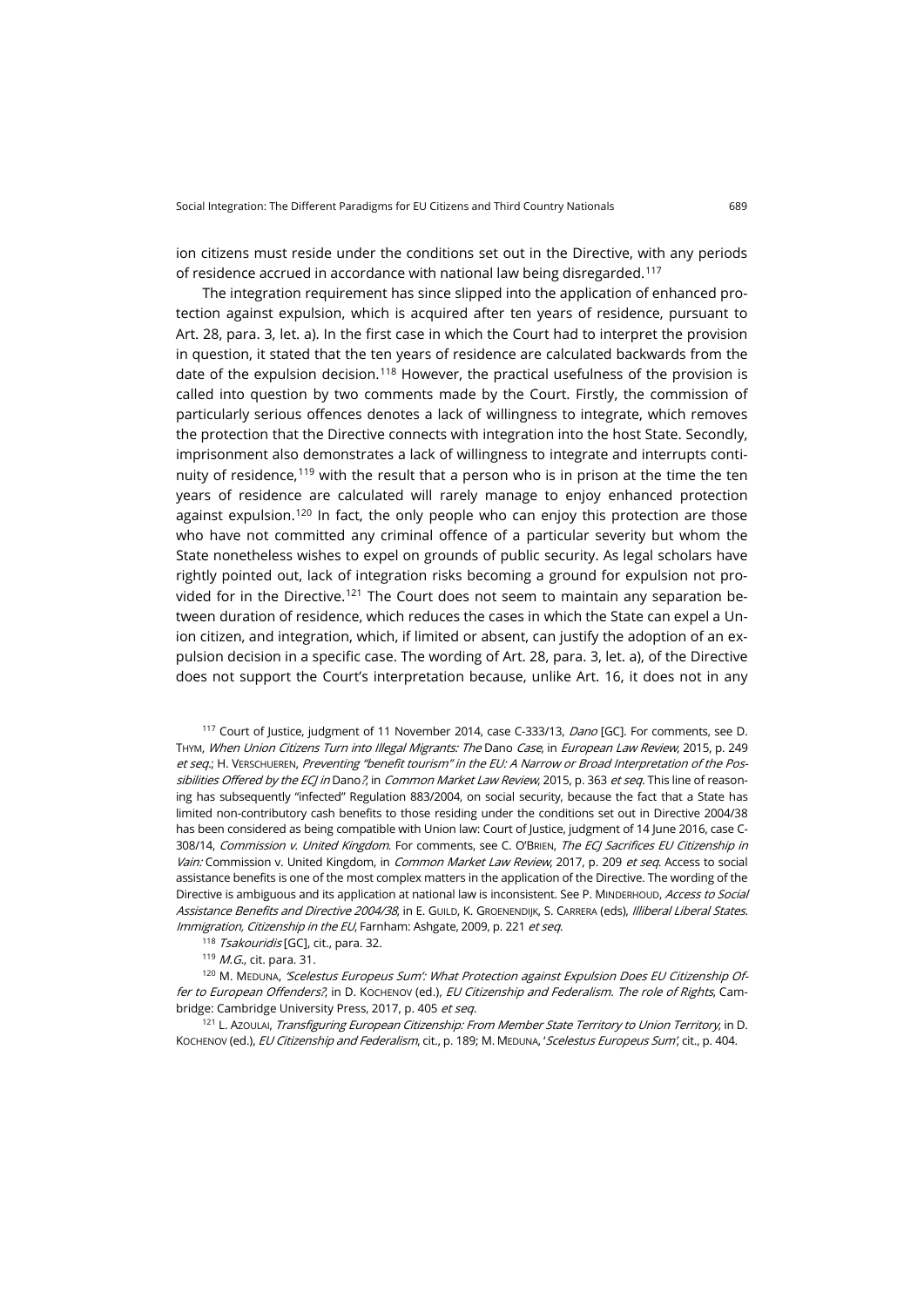way require that residence be legal.<sup>[122](#page-27-0)</sup> In any event, the case-law in question can also be criticised from a different perspective, namely for the excessively extensive interpretation given to compelling grounds of State security, which ultimately correspond to pub-lic policy grounds.<sup>[123](#page-27-1)</sup>

It is clear from the analysis carried out above that a worker is considered automatically integrated provided that he does not commit offences of a particular severity, whereas this is not the case for a Union citizen residing on another basis. If a Union citizen resides under the conditions laid down in the Directive, his residence constitutes, again automatically, a guarantee of integration, both for the purposes of acquisition of the right of permanent residence and enjoyment of equal treatment. The need for qualified integration seems to arise only for a Union citizen who does not meet the conditions laid down in the Directive. However, it is perfectly clear that, under current case-law, a Union citizen who does not meet the conditions laid down in the Directive is automatically excluded from equal treatment, from acquiring the right of permanent residence and from enhanced protection against expulsion, without the possibility of any individual assessment.[124](#page-27-2) For such citizens, qualified integration remains a dream that is difficult to realise.

Somewhere between those meeting the conditions laid down in the Directive and those not meeting those conditions, there lies a particular category of Union citizens: job-seekers. After the first three months, they do not reside under the conditions set out in Art. 7 of the Directive, but cannot be expelled, in accordance with Art. 14, para. 4, "for as long as [they] can provide evidence that they are continuing to seek employment and that they have a genuine chance of being engaged". They can be denied welfare benefits until they have found employment. However, the Court has stated that the right to the social assistance benefits that help a job-seeker to find employment originates from the Treaty and cannot be restricted if the job-seeker demonstrates a real and genuine link with the labour market in the host State.<sup>[125](#page-27-3)</sup> In this case, the link, rather

122 E. GUILD, S. PEERS, J. TOMKIN, The EU Citizenship Directive, cit., p. 273.

<span id="page-27-1"></span><span id="page-27-0"></span>123 Not only "the direct involvement in major terrorist offences" (E. GUILD, S. PEERS, J. TOMKIN, The EU Citizenship Directive, cit., p. 277), but any serious criminal behaviour risks being labelled as triggering imperative grounds of public security: D. KOSTAKOPOULOU, When EU Citizens Become Foreigners, in European Law Journal, 2014, p. 459. See also extensively M. MEDUNA, 'Scelestus Europeus Sum', cit., p. 405.

<span id="page-27-2"></span>124 Also S. IGLESIAS SÁNCHEZ, D. ACOSTA ARCARAZO, Social Justifications for Restrictions of the Right to Welfare Equality: Students and Beyond, in P. KOUTRAKOS, N. NIC SHUIBHNE, P. SYRPIS (eds), Exceptions from EU Free Movement Law. Derogation, Justification and Proportionality, Oxford: Hart, 2016, p. 101, highlight that the degree of integration possibly reached by those who do not reside according to Directive 2004/38 is immaterial.

<span id="page-27-3"></span><sup>125</sup> Court of Justice, judgment of 4 June 2009, joined cases C-22/08 and C-23/08, Vatsouras and Koupatantze. The Court recognised a job-seeker as being a worker first for the purposes of the right of residence for a period of at least six months (see Court of Justice, judgment of 26 February 1991, case C-292/89, Antonissen) and then for the purposes of the right of access to employment, including any benefits disbursed by the public authorities for that purpose (see Court of Justice, judgment of 23 March 2004, case C-138/02, Collins). The Vatsouras judgment has been criticised by legal writers, particularly for the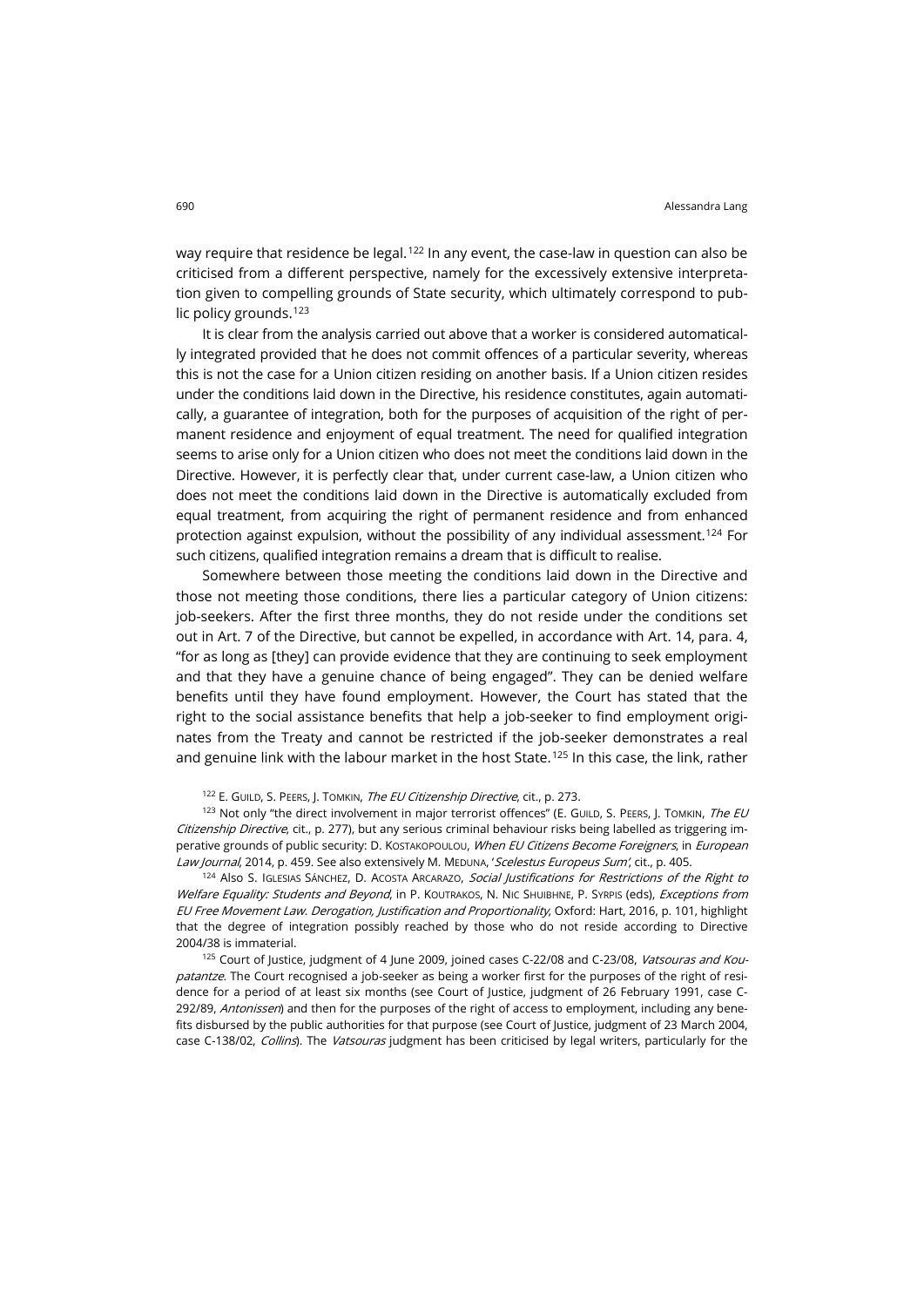than being synonymous with integration, serves to avoid abuse by distinguishing between those genuinely seeking employment and those simply stating that they are. However, the more a person is integrated, the more he will be able to demonstrate real and genuine links.

### V. Conclusions

Despite the numerous references to integration in the Union's acts and case-law, the notion, despite its importance, remains largely indeterminate.<sup>126</sup> It sometimes corresponds to the reason justifying immediate access to favourable legal treatment; it sometimes relates to a certain period of residence, such that a foreign national is integrated if he has resided for a certain period of time; it sometimes presupposes knowledge of language and culture and it sometimes covers foreign nationals who are in employment.

The three legislative areas examined are very different. The State enjoys a margin of appreciation in the admission of foreign nationals but is obliged to admit applicants for international protection, family members of foreign nationals who are legally residing and Union citizens. The rules governing free movement of persons give the States a lesser margin of appreciation compared with those on immigration. States only enjoy discretion to impose integration conditions and to exclude benefits (whether these be family reunification or acquisition of long-term resident status) in the area of immigration policy. The resulting effect is territorial fragmentation of the applicable rules. In the States that have not exercised derogations, legality of residence and a certain duration of residence are sufficient to presume integration and entitlement to rights whereas, in others, individuals need to demonstrate integration by passing examinations imposed by the State. The discretion enjoyed by the States is extensive but subject to external review by the Court of Justice. Measures may only be applied in the context of derogations, must be laid down by law and must be devised so as not to constitute a selection tool or create a disproportionate obstacle to the exercise of rights.

difficulty in identifying the benefits to which the person seeking employment is entitled compared with those from which he may be excluded. See E. FAHEY, Interpretative Legitimacy and the Distinction Between "Social Assistance" and "Work-Seekers' Allowance": Comment on Vatsouras, in European Law Review, 2009, p. 941 et seq.; D. DAMJANOVIC, Comment, in Common Market Law Review, 2010, p. 859 et seq. Indeed, the existence of criteria for identifying the benefits in question is crucial to counteract the tendency of States (especially those with more generous welfare systems) to consider all benefits as being included in the social assistance system and therefore to exclude persons seeking employment from those benefits. This tendency, which the Court seems to support, is clearly reflected in Collins. See also Court of Justice, judgment of 15 September 2015, case C-67/14, Alimanovic [GC]. A. ILIOPOULOU-PENOT, Deconstructing the Former Edifice of the Union Citizenship? The Alimanovic Judgment, in Common Market Law Review, 2016, p. 1007 et seq.

<span id="page-28-0"></span>126 What D. THYM, Directive 2003/109, cit., p. 431, wrote in relation to the long-term residents Directive (integration is "a concept which remains surprisingly vague at closer inspection") can easily be extended to the overall legislation analysed in the present Article.